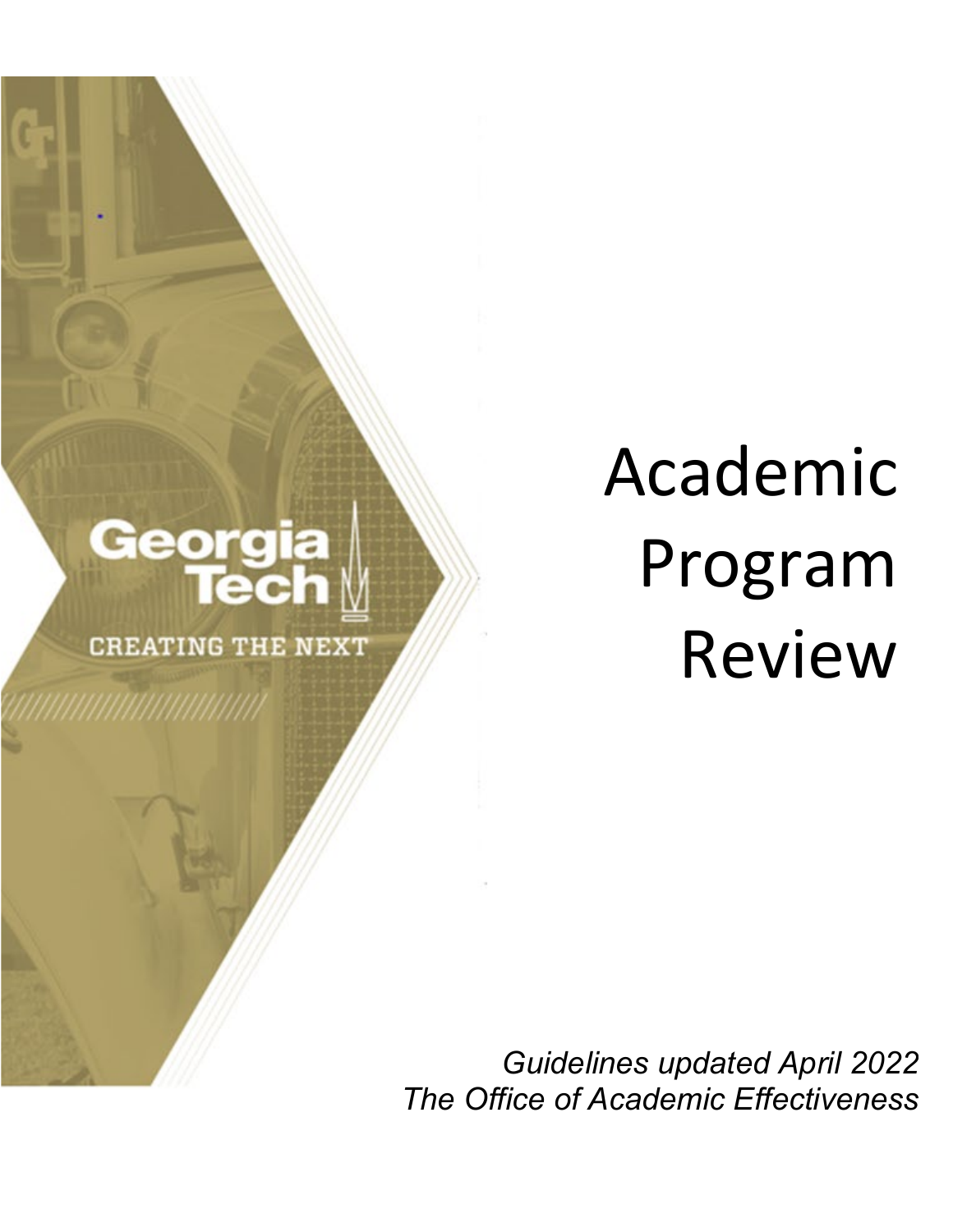#### **Introduction**

#### Dear Colleagues,

The Georgia Tech Academic Program Review (APR) process is designed to be responsive to both internal needs and external requirements including the Institute and Board of Regents policies. Having one periodic comprehensive review is an efficient means for Georgia Tech to review and report on its academic quality, viability, and productivity to multiple constituents.

These APR Guidelines explain Georgia Tech's process that addresses internal and external requirements. This model may be enhanced to address discipline or unit needs. Within this guide or linked you will find:

- a summary of the purpose for academic program reviews
- a description of the Institute review process
- key milestones and dates
- a list of principal materials and their purpose
- the multi-year Academic Program Review schedule: <https://academiceffectiveness.gatech.edu/program-review>
- an appendix: templates and samples

*The Office of Academic Effectiveness; updated April 2022*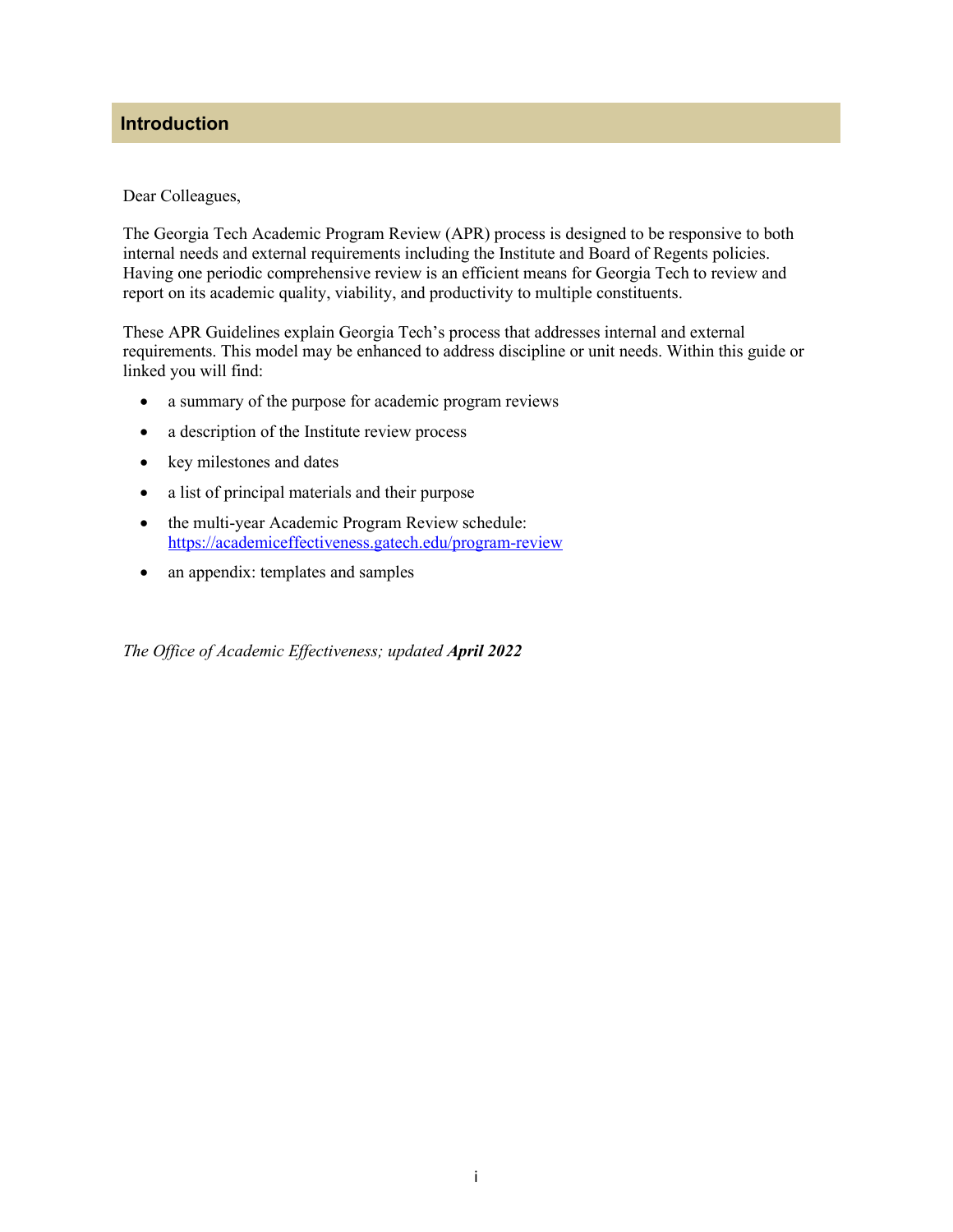#### **Contact Information**

### **INSTITUTE OVERSIGHT**<br>Dr. Loraine Phillips

Associate Provost for Academic Effectiveness (OAE) A. French Bldg.  $\hat{\#}003$  Mail Code: 0741<br>404.385.1419 loraine.phillips@ [loraine.phillips@gatech.edu](mailto:loraine.phillips@gatech.edu)

#### **INSTITUTE RESOURCES**

|                  | Institutional Research & Planning: Academic Data Portfolio        |
|------------------|-------------------------------------------------------------------|
| Sandra Kinney    | Senior Director, Institutional Research and Planning <i>(IRP)</i> |
| Lyman Hall, #211 | Mail Code: 0530                                                   |
| 404.385.0946     | sandra.kinney@irp.gatech.edu                                      |

#### **COLLEGE CONTACTS FOR ACADEMIC PROGRAM REVIEW**

| College of Computing                  | Mr. David White                          | Executive Director of OMSCS, Senior Academic Professional, Associate<br>Dean for Academic Affairs |
|---------------------------------------|------------------------------------------|---------------------------------------------------------------------------------------------------|
|                                       | 404.385.4301                             | drwhite@cc.gatech.edu                                                                             |
| College of Design                     | Dr. Michelle Rinehart<br>404.385.1449    | Associate Dean for Academic Affairs and Outreach<br>michelle.rinehart@design.gatech.edu           |
|                                       |                                          |                                                                                                   |
| College of Engineering                | Dr. Mitchell L.R. Walker<br>404.385.2757 | Associate Dean for Academic Affairs<br>mitchell.walker@ae.gatech.edu                              |
|                                       | Dr. Terri Lee<br>404.385.3731            | Assistant Dean of Faculty Affairs & Accreditation<br>terri.lee@gatech.edu                         |
|                                       |                                          |                                                                                                   |
| Ivan Allen College<br>of Liberal Arts | Dr. Shatakshee Dhongde<br>404.894.4913   | Associate Dean for Academic Affairs<br>shatakshee.dhongde@econ.gatech.edu                         |
|                                       | Dr. Richard Utz<br>404.385.0083          | Associate Dean for Faculty Development<br>richard.utz@lmc.gatech.edu                              |
|                                       |                                          |                                                                                                   |
| Scheller College<br>of Business       | Dr. Soumen Ghosh<br>404.894.4927         | Senior Associate Dean of Faculty and Research<br>soumen.ghosh@scheller.gatech.edu                 |
|                                       | Dr. Craig Womack                         | Associate Dean, Undergraduate Programs                                                            |
|                                       | 404.894.2615                             | Craig. Womack@scheller.gatech.edu                                                                 |
|                                       | Dr. Katie Lloyd<br>404.385.5472          | Associate Dean, MBA Programs<br>katie.lloyd@scheller.gatech.edu                                   |
|                                       |                                          |                                                                                                   |
| College of Sciences                   | Dr. David Collard<br>404.894.7532        | Associate Dean for Academic Programs and Professor<br>david.collard@cos.gatech.edu                |
|                                       | Dr. J. Cameron Tyson<br>404.385.0418     | Assistant Dean for Academic Programs<br>cam.tyson@cos.gatech.edu                                  |
|                                       |                                          |                                                                                                   |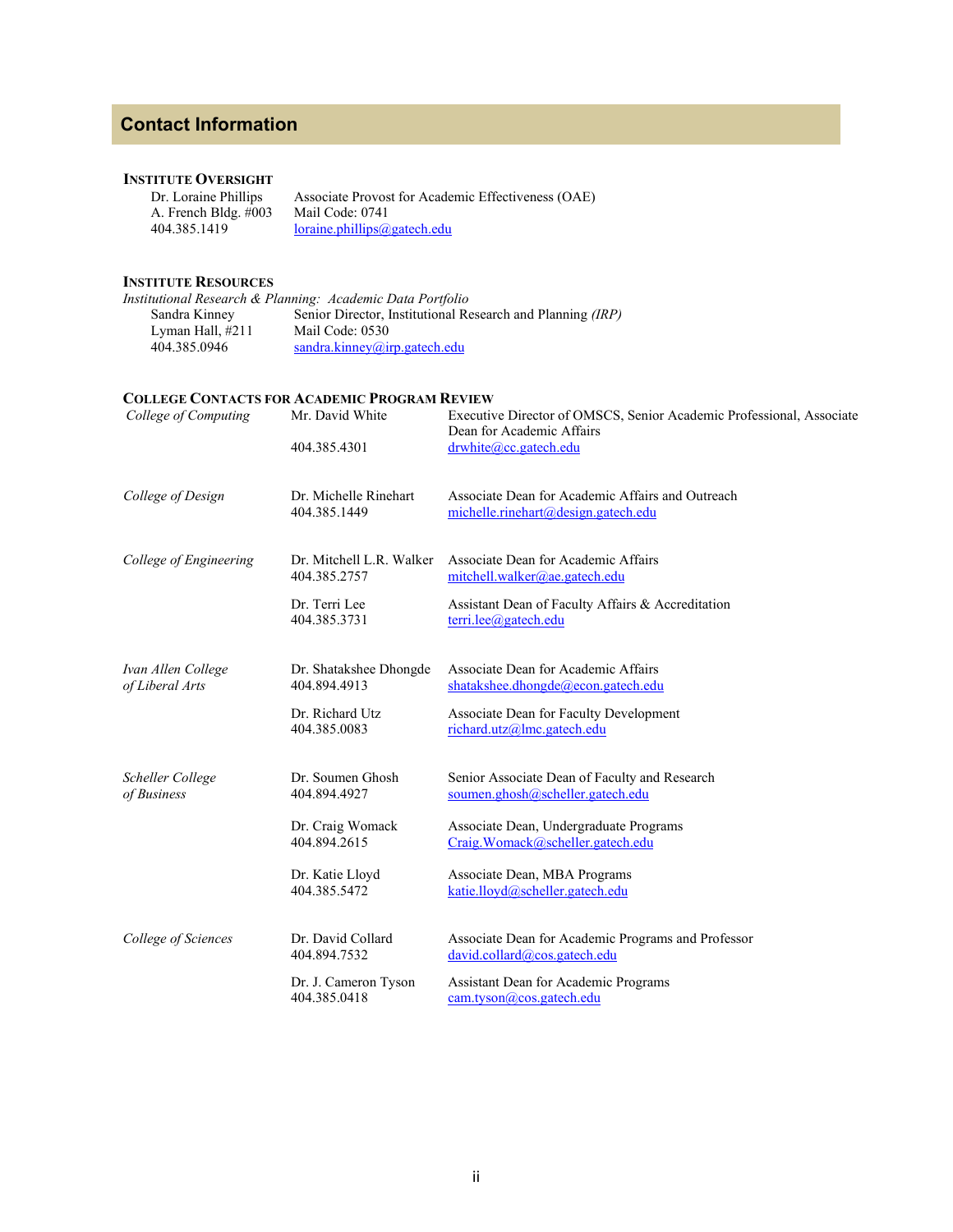### **Table of Contents**

# Academic Program Review<br>2022–2023

| II.           |                                                                       |                                                                                   |  |
|---------------|-----------------------------------------------------------------------|-----------------------------------------------------------------------------------|--|
| Ш.            | A.<br><b>B.</b>                                                       |                                                                                   |  |
| IV.           |                                                                       |                                                                                   |  |
| $V_{\bullet}$ |                                                                       |                                                                                   |  |
| VI.           | A.<br><b>B.</b><br>$\mathbf{C}$ .<br>D.<br>Е.<br>F.<br>G.<br>Н.<br>L. | The last year of Annual Assessment Reports for each degree covered in the Study I |  |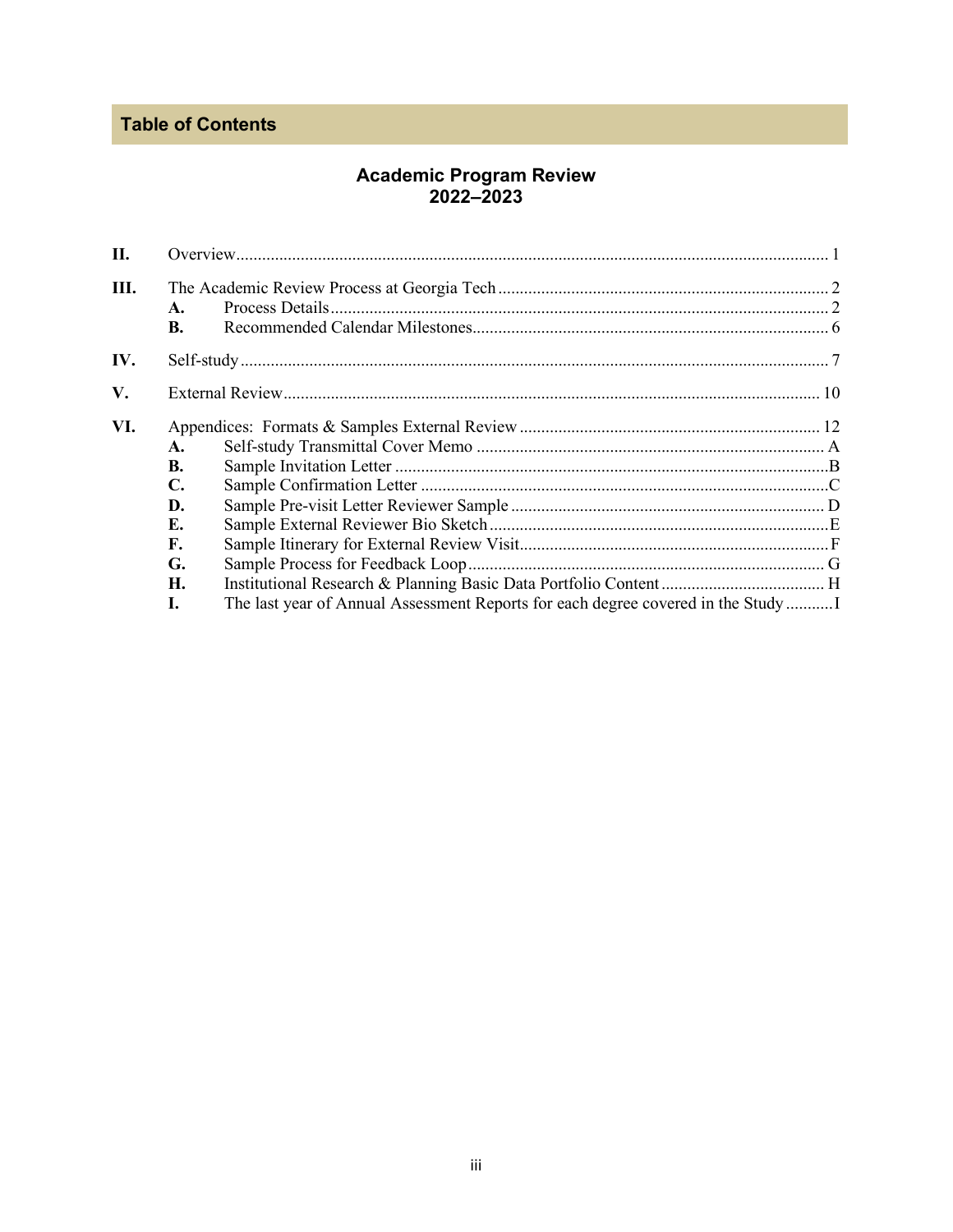#### **Academic Program Review**

#### **I. Purpose and Overview**

The Academic Program Review (APR) is designed to address the quality, viability, and productivity of efforts in the following areas: teaching and learning, scholarship, general education (undergraduate programs); diversity, educational, and administrative support services; and research and community/public service. Program reviews involve analysis of both quantitative and qualitative data and demonstrate that this evidence is used for progressive improvement and adjustment of the program in the context of the Institute's strategic plan and in response to findings and recommendations of the review.

Through the APR process, Georgia Tech conducts a strategic evaluation of each of its academic programs on a regular cycle not to exceed every seven years. The multi-year schedule of all Georgia Tech APR reviews may be accessed at

[https://academiceffectiveness.gatech.edu/program-review.](https://academiceffectiveness.gatech.edu/program-review)

APR's also fulfill other internal and external requirements. Among them is the periodic review of undergraduate and graduate programs required by the Board of Regents (BOR Policy Manual 3.6.3) and the University System of Georgia (USG Academic & Student Affairs Handbook 2.3.6), as well as the Georgia Tech Faculty Handbook (4.4). Programs accredited by external entities through an external review may optimize their process to also cover their APR obligations, provided the review meets the BOR and institutional requirements for academic program review. To accomplish this, additional meetings are typically set for the Institute.

APR involves the following materials and activities:

- **A.** Self-study prepared by the faculty and approved through the college dean
- **B.** visit and review by an approved external review committee and a written report of the review
- **C.** commentary by the dean of the academic unit in review of the external review committee's report
- **D.** plan developed by the college outlining actions to be taken based on the results of the review and summarized in a Response Report
- **E.** a biennial progress report submitted to the Office of Academic Effectiveness (OAE) two years after the review

The Office of the Provost, through the associate provost for academic effectiveness (APAE), is responsible for assuring a comprehensive program review is scheduled and conducted for each academic program, and that results of the review are reported to internal and external governing offices as required. The APAE serves as the manager for Georgia Tech's APR process, a resource to academic units, and the liaison for reporting results to internal and external offices.

The associate dean, as appointed by the Dean, serves as the primary contact within each college for the APR process, including for coordinating the external review, and is the central point of contact for scheduling and communication. This greatly facilitates the process and is essential for transparent, documented communication and smooth scheduling.

These guidelines are intended to provide a framework for completing the program review. Given the diversity of academic programs at Georgia Tech, some elements may need modification to

#### **ACADEMIC PROGRAM REVIEW AT GEORGIA INSTITUTE OF TECHNOLOGY**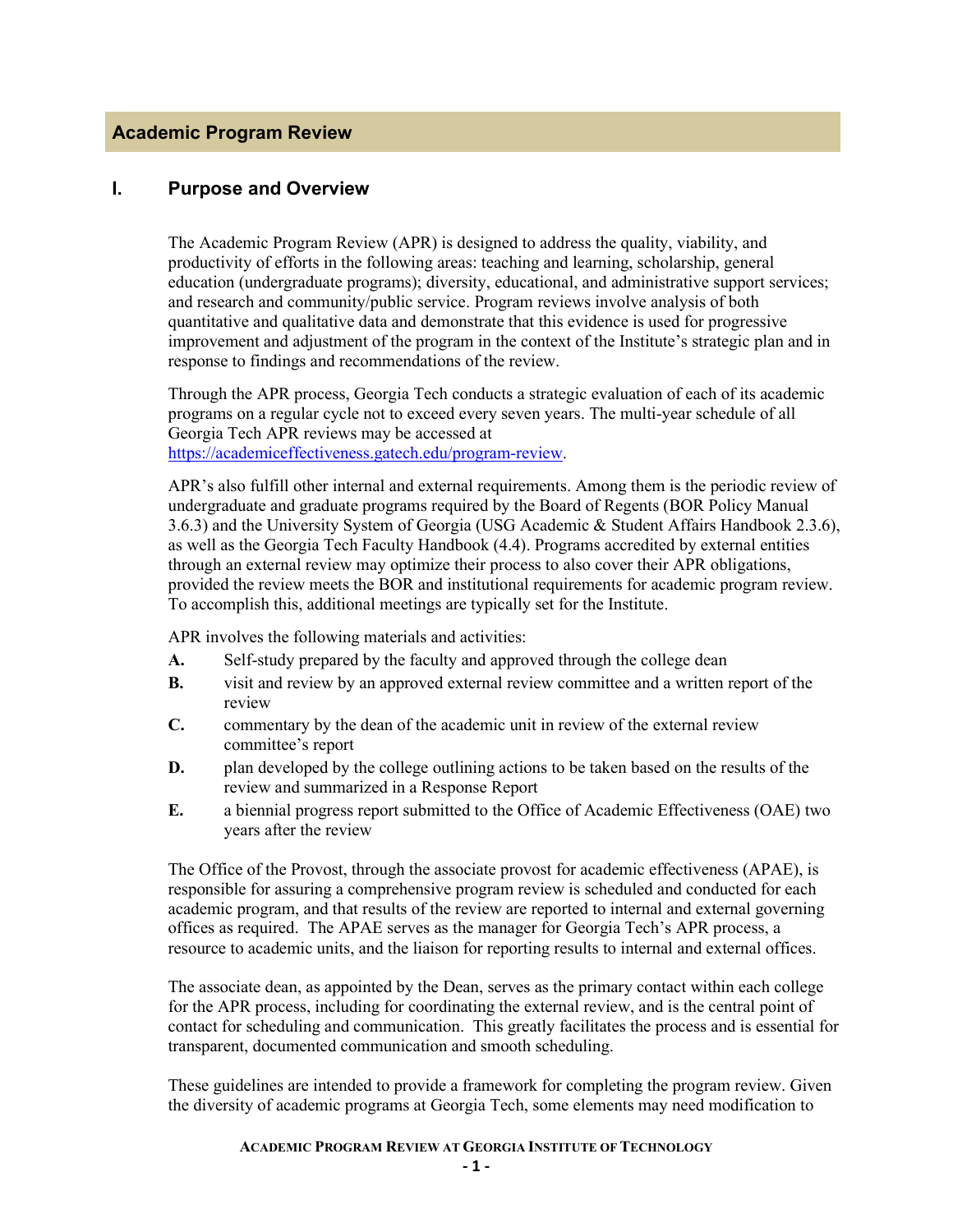accommodate individual differences. These elements would be discussed with the college dean and faculty at the initial planning meeting held prior to the start of the review process.

#### **II. The Academic Program Review Process**

**A.** Process Overview:

The APR process can be divided into six steps:

- *1. Planning meeting by the Office of the Dean, OAE, and relevant academic and service unit(s).*
- *2. Selection and approval by the Provost of the external reviewers and confirmation of the visit dates and exit meeting.*
- *3. Preparation of the self-study.*
- *4. Visit and written report by the external review committee.*
- *5. Response Report for closure of the review with the college dean, program chair, APAE, and Institute leadership.*
- *6. Biennial Progress Report submitted to the Office of the Dean and the APAE updating actions taken.*

Within Georgia Tech, academic units typically conduct the self-study in the summer and fall, followed by an early spring external visit and submission of the response report by May. In adherence to the Records Retention Schedules of the USG, APR documents are stored in the OAE's Shared Drive.

- **B.** Process Details:
	- *1. Planning Meeting:*

Each spring semester the schedule of academic programs for review in the coming academic year are reconfirmed with the associate deans. The APR Schedule is available on OAE's APR Web site:

<https://academiceffectiveness.gatech.edu/program-review>

Planning meetings with the academic units are subsequently scheduled to include the Office of the Dean, associate dean(s), program chair(s), the APAE, the executive director for Institutional Research & Planning (IRP), the Director of Assessment, and others as desired by the dean. This meeting's purpose is to discuss the scope of the review, including the Dean's charge to the External Review Committee; responsibilities; data needs from IRP; and schedule of the review.

#### *Each year, our goal is to complete these meetings before the end of the spring semester of the year preceding the corresponding APR.*

*2. External Reviewers and Visit Dates:*

One of the first actions the unit should undertake is to develop a list of proposed external reviewers and confirm the dates of the review committee's visit and exit

#### **ACADEMIC PROGRAM REVIEW AT GEORGIA INSTITUTE OF TECHNOLOGY**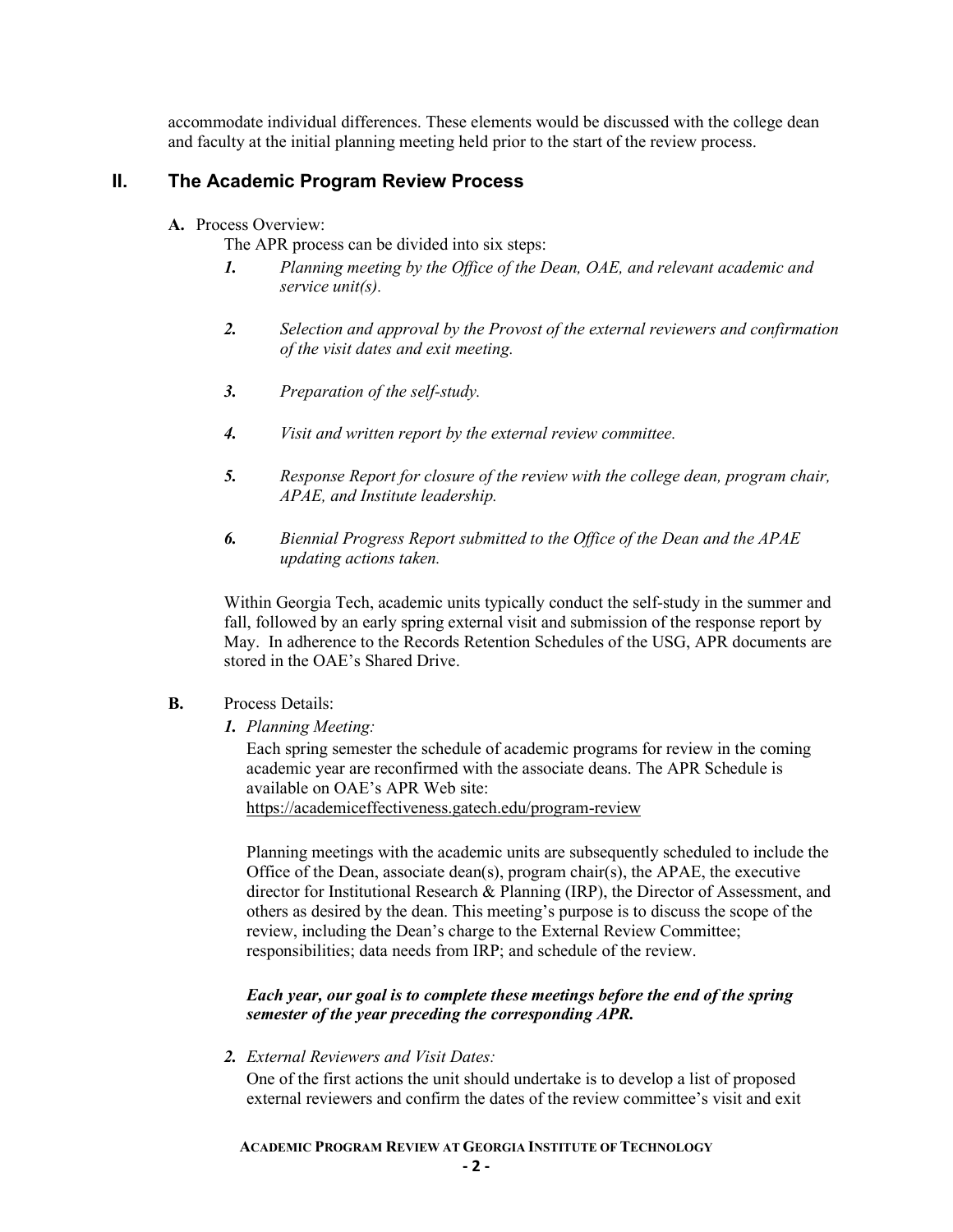meeting.

The provost expects program faculty to be actively involved in the selection of the external reviewers with the college's dean approving the final list. It is recommended that the initial suggested list have more reviewers than will be needed so that replacements can be invited quickly if needed. The number of reviewers for the visit is to be decided by the college dean or program chair—four to six reviewers is standard and the recommended *minimum* for a visit is three. Less than four reviewers should be considered only for focused reviews such as the review of a multi-disciplinary degree program.

The composition of the review team should ensure that a review of all program disciplines and degree levels will occur. Other factors to be considered in identifying a list of reviewers are: capability to evaluate undergraduate and graduate curricula and their assessment procedures and practices, technical expertise in light of the program's research and outreach activities, familiarity with large research universities, administrative experience, and organizational representation (i.e., industry, government, and academia). While it is expected that many individuals within the program will likely know the reviewers, it is also expected that conflicts of interest should be avoided.

The list of potential external reviewers should be coordinated with the Office of the Provost through OAE, providing a brief statement of how faculty were involved in the selection of the reviewers and how the invited reviewers satisfy the various diversity issues related to the unit. To facilitate this request, the Office of the Dean should forward this material to the APAE who will secure the approval of the provost. It is understood that this list is often dynamic and that this coordinating step can be difficult to implement. Therefore, each college should discuss how it will handle this step with the APAE during its planning meeting.

#### *The dean is responsible for extending invitations to external reviewers, explaining the charge and relevant questions to the external review committee, and coordinating communication with the external review committee (see Appendices B and C for suggested letter templates).*

In order to ensure the availability of the provost and vice provosts to meet with the external reviewers, the dates of the visit should also be coordinated in advance with relevant administrative offices. **The college or program is responsible for**:

- *a) coordinating dates with the external review committee and the OAE to ensure executive participation*
- *b) coordinating visit arrangements*
- *c) funding the visit and any associated honorariums*
- *d) hosting the reviewers during their visit*

For professional or specialized accreditation review visits that require an entrance/exit meeting with the president and/or Provost of Georgia Tech or a regent, advance notification by the program to those offices is essential.

In advance of the visit, the full itinerary covering all time slots during the visit (see

#### **ACADEMIC PROGRAM REVIEW AT GEORGIA INSTITUTE OF TECHNOLOGY**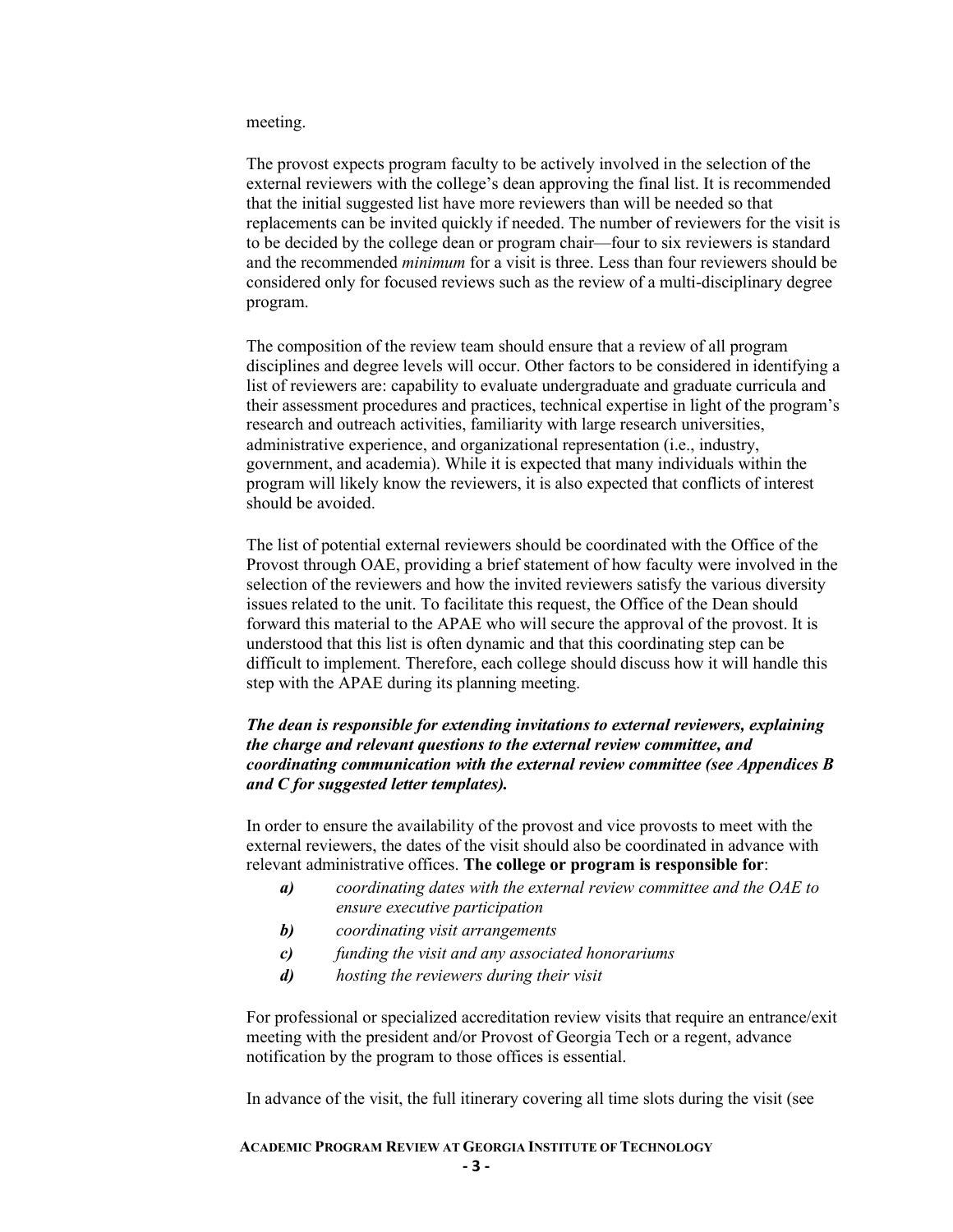Appendix F), a bio sketch of each reviewer (see Appendix E), and the self-study are to be submitted to the APAE, so the provost and vice provosts have ample time to review the documents.

Timely completion of selecting the external reviewers and setting the external review visit dates is critical. This visit largely determines the remainder of the APR schedule. Thus, it is imperative that action on this begin as soon as possible following the planning meeting. Coordinating the calendars of the provost, vice provosts, dean, program chair, and external reviewers is among the most challenging aspects of the program review process.

#### *3. Preparation of the Program Self-study:*

The self-study and its associated support materials are the primary artifacts submitted to the members of your external review committee to prepare them for their visit, along with the Dean's charge to the review committee. It is highly recommended that the self-study considers the Dean's charge and the unit as a whole, including delivery of the program online and at off-site instructional locations, GT Lorraine and GT Shenzhen. To assist in planning and conducting the self-study, the following documents are available to the program chair:

- *a) A copy of the program's previous self-study*
- *e) The Dean's charge to the review committee*
- *f) A current data portfolio (Appendix H) compiled by IRP to aid in the preparation of the self-study*
- *g) The last year of annual assessment reports complied by OAE for each degree program covered in the self-study (Appendix I).*

This self-study is a second critical part in the academic program review, and its preparation should also begin shortly after the initial planning meeting with the OAE. A considerable amount of the self-study can be started while the program chair is waiting for the data profile or gathering and examining other program data.

#### *Ideally, the self-study should be sent to the external review committee and the APAE about one month before the visit, but no less than two weeks.*

The final version of the program self-study and its appendices should also be sent electronically to the Provost and APAE at least two (2) weeks prior to the external reviewers' visit (see Appendix A for a sample transmittal memo).

#### *4. Visit and Written Report by the External Review Committee:*

The visit by the external review committee is typically two or three days (beginning on Sunday and ending Tuesday afternoon). The dean identifies one member of the external review committee to serve as the chair of the committee. The visit schedule is determined by the dean, with input from program chair, and chair of the external review committee. The itinerary should cover all available meeting time slots during the period of the external visit. During the visit, external reviewers should have time to meet with faculty without the unit leadership present (see a suggested itinerary in Appendix F).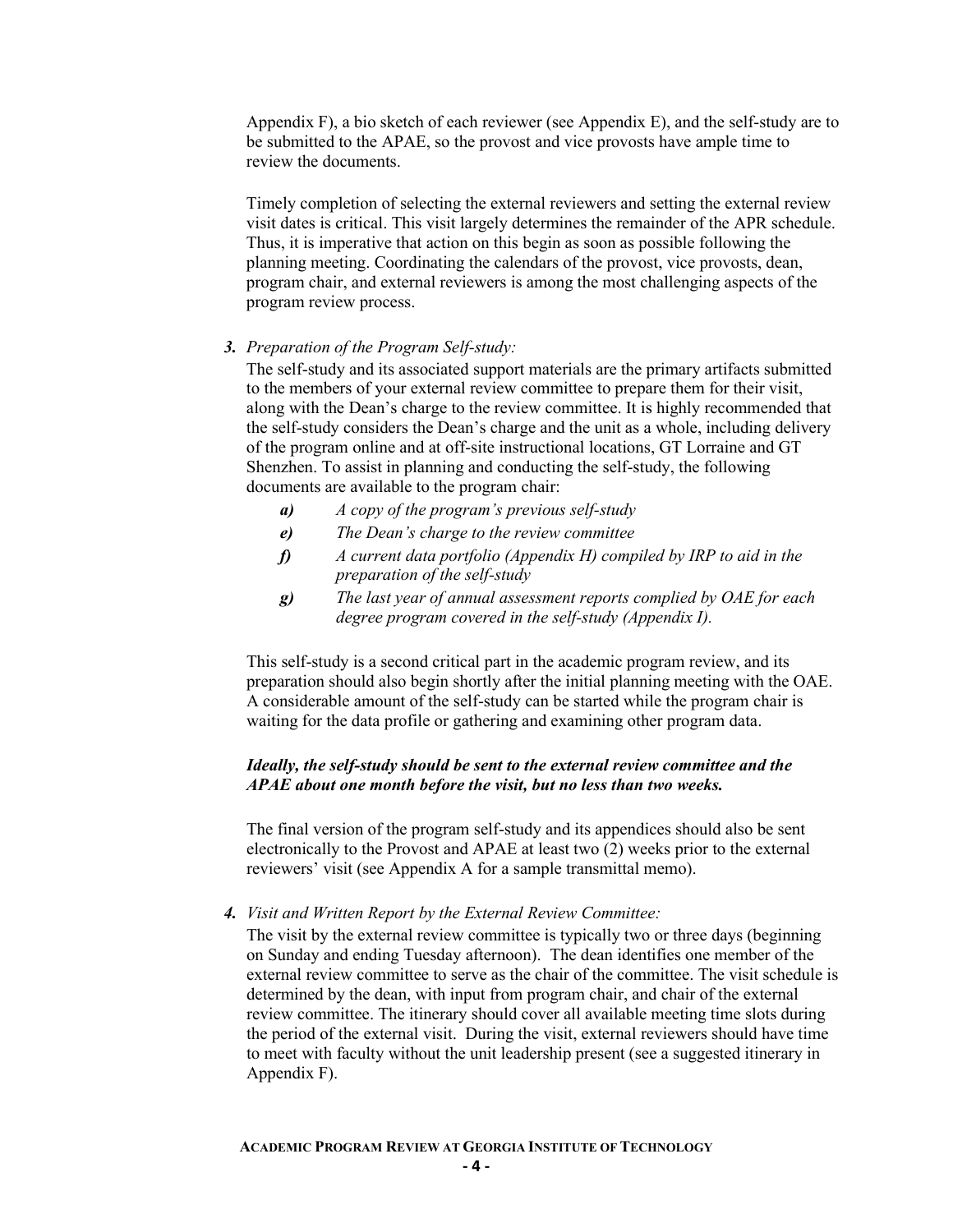The provost and vice provosts do not need to be included in the welcome/entrance meeting with the college dean and external review committee. However, the provost and the vice provosts *will* attend the exit meeting with the external review committee at the end of their campus visit.

At the exit meeting, the external review committee will deliver its report, which should include findings and recommendations. Most committees structure the meeting and written report with an executive summary, an analysis of strengths, weaknesses, opportunities, and threats (SWAT), and findings and recommendations. It is most effective if the number of recommendations is manageable by the unit. Most external review reports are between 10-15 pages in length.

#### *By three weeks following the campus exit meeting, the chair of the external review committee is responsible for submitting the committee's written report to the provost with a copy to the college's dean and the APAE.*

Prompt delivery of the written report is essential to the Institute's internal review process that includes faculty committees, the dean's office, and Institute leadership.

#### *5. Closure of the Review:*

Once the external review committee's report has been received, the academic unit hosts a faculty meeting with their dean to discuss the review. Following this meeting, the program chair and dean develop a written response to the external review with an action plan and submits this to the OAE. Finally, the OAE schedules a follow-up meeting where the college/unit representatives meet with the provost, vice provosts, and APAE to discuss the results from the program review and action plan. All recommendations, whether accepted or not, should be addressed with appropriate rationale. The action plan should incorporate any changes recommended and agreed on in this meeting.

#### *6. Institute Progress Reporting:*

A biennial progress report regarding the program's review and action plan updates should be submitted to the OAE by the end of the spring semester two years after the review. It is expected that this will be the result of a discussion between the program chair and the college dean. The Office of the Provost will use this report to be kept informed about the status of the action plan.

#### *7. Faculty Executive Board:*

The Faculty Executive Board (FEB) APR subcommittee reviews the APRs for the most recent year. The subcommittee reviews reports and findings and identifies common themes to assist the Executive Board with making recommendations as appropriate on conclusions and plans emanating from academic program reviews that have been completed. The provost responds to the subcommittee's report.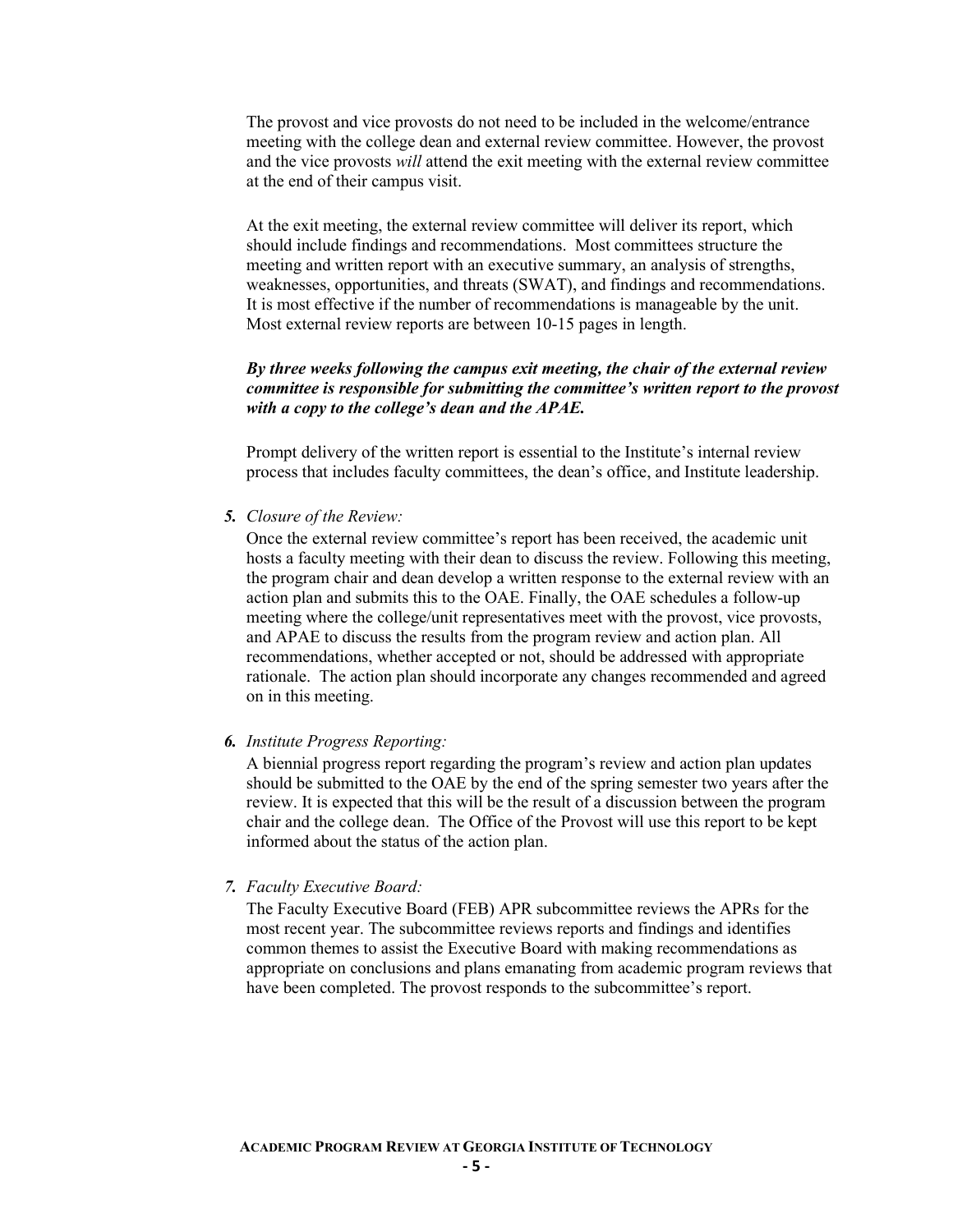| <b>APR Schedule</b><br>$(16-20$ months)                     | <b>Actions</b>                                                                                                                                                                                                               | <b>Responsible</b><br><b>Parties</b> |
|-------------------------------------------------------------|------------------------------------------------------------------------------------------------------------------------------------------------------------------------------------------------------------------------------|--------------------------------------|
| January                                                     | Schedule of APRs coordinated and updated with colleges'<br>associate deans or representatives of the dean.                                                                                                                   | OAE/Dean's office                    |
| January-March                                               | • Planning meeting held with the Dean's office, program<br>chair, OAE, and IRP.<br>• A point of contact for the review cycle is identified from<br>the college dean's office.                                                | OAE/Dean's office                    |
| No later than<br>end of spring<br>semester                  | Proposed date for the external review visit and exit meeting<br>set with the Dean's office and OAE.                                                                                                                          | OAE/Dean's office                    |
| August                                                      | Data portfolio from IRP prepared and forwarded to the<br>unit/college, with a final copy submitted to OAE.<br>Most recent cycle of annual program assessments for each<br>program covered by the review compiled by the OAE. | IRP/OAE/Dean's<br>office             |
| September                                                   | List of external reviewers forwarded to OAE for the provost's<br>approval.                                                                                                                                                   | Dean's office                        |
| September-early<br>November                                 | An electronic file with <i>confirmed</i> reviewers, bio sketches, and<br>visit dates forwarded to the OAE.                                                                                                                   | Dean's office                        |
| September-<br>early November                                | Self-study conducted and report completed.                                                                                                                                                                                   | Unit/Dean's office                   |
| Mid-November                                                | • Self-study electronically submitted to the OAE.<br>• OAE notifies the provost and vice provosts that the APR<br>materials are available for review.                                                                        | OAE/Dean's office                    |
| January to mid-<br>March                                    | Visit by external review committee and exit report by the<br>committee on its findings and recommendations.                                                                                                                  | Dean's office                        |
| Three weeks<br>following the<br>external<br>committee visit | • Written report of the external review committee received<br>by the provost, dean, and OAE.                                                                                                                                 | Dean's office                        |
| April                                                       | Dean's readout with the chair/program head and program<br>faculty.                                                                                                                                                           | Dean's office                        |
| May                                                         | Program/College response to the external review and action<br>improvement plan electronically submitted to the OAE.                                                                                                          | Dean's office                        |
| $June - July$                                               | Follow-up meeting with provost, vice provosts, APAE, dean,<br>associate deans, and school/program chair.                                                                                                                     | <b>OAE</b>                           |
| $July - August$                                             | APR reports are provided to the Faculty Executive Board<br>(FEB). The FEB establishes an APR Subcommittee to review<br>documents and the FEB submits their report to the Provost.<br>The Provost responds to the FEB.        | OAE/FEB/Provost                      |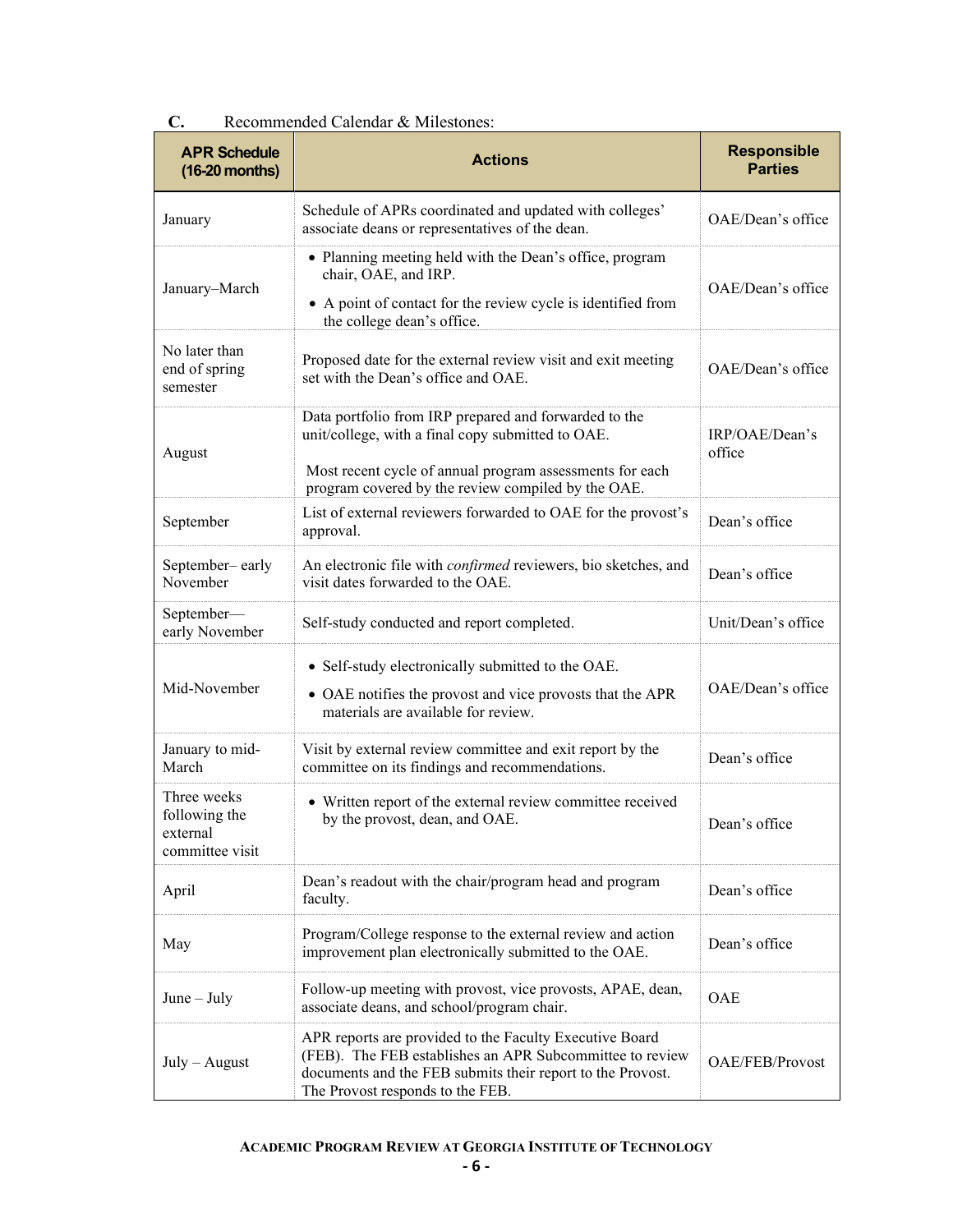#### **III. Self-study**

The self-study should be a forthright evaluation of each academic program under review. Consideration of the quality, viability, and productivity of each academic program using the data portfolio provided must be addressed. The purpose of the self-study is to present an honest appraisal of the current state of the program and the plans for the future. The school/program chair is encouraged to review the following materials prior to starting the self-study:

- *1. previous academic program self-study, external review committee report, and response report*
- *2. specialized accreditation review reports (if applicable)*
- *3. Dean's charge to the external review committee*
- *4. data portfolio compiled by IRP, particularly data identified for quality, viability, and productivity for each program covered in the review*
- *5. most recent annual program assessment compiled by OAE for each program covered in the review*

The self-study should be organized into the following sections and divided into subsections as appropriate. Additional sections may be added as decided by the school/program chair. The data portfolio and the most recent annual program assessment for each program covered in the review should be included in the appendix.

**A.** Executive Summary

The executive summary is presented by the academic unit's leadership to note significant and noteworthy results that have occurred since the last program review as well as to add thoughts about the current self-study. Guidance from the Dean's charge to the external reviewers may also be included to the external reviewers that will help establish the goals for and focus of the upcoming review of the academic unit.

**B.** Overview of the Program(s)

This section describes *each degree program* included in the self-study with regard to its role and placement within the Institute, connection to the institutional mission, and stature within its peer community. Consideration of the quality, viability, and productivity of each academic program using the data portfolio provided must be addressed, as well as observations about the annual assessment of each academic program, which will be expanded in Section E. Major recent events that may have a significant bearing on the future direction of each of the programs should be included.

**C.** Vision and Strategic Direction

A summary of the vision and strategic direction for the unit's programs should be presented in this section. Explicit reference should be made to the unit's and/or College and Institute's Strategic Plan as it has guided departmental planning and decision-making. The unit's strategic plan could be made available to the external review committee by including it as an appendix to this self-study.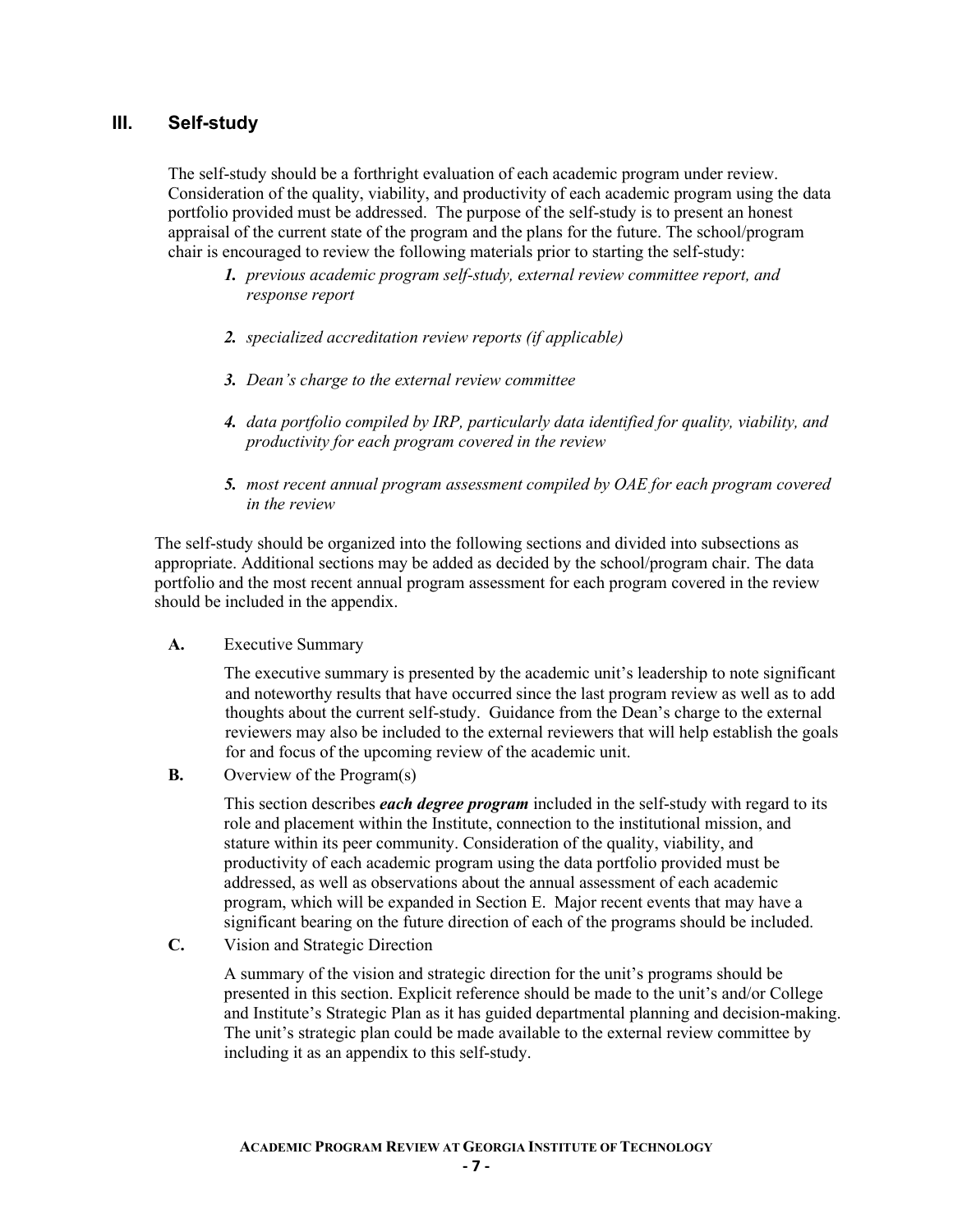**D.** Actions in Response to Recommendations of the Previous Self-study and External Review Committee Report

This section summarizes the recommendations of the previous self-study and external review committee report along with the unit's follow-up actions, any resulting program improvements, and documented student academic achievements as a result of those improvements.

**E.** Programs, General Education Curriculum, and Institutional Effectiveness

The **"viability, productivity, and quality"** of each academic program under review is to be addressed and discussed in the self-study and demonstrated by supporting data within the data portfolio which is included as appendices in the self-study. Instruction by video, online, distance learning, and each campus location outside of Atlanta must be addressed and discussed, if applicable.

A key portion of the preparation of the self-study process is the examination of multiple years of internally collected data for each degree program. That examination should include review and analysis of information provided in the data portfolio and the from each program's annual assessment report. Regardless, the preparation of the self-study of educational programs should include:

- *1. a review of each academic degree program and minor as well as each certificate program.*
- *2. a discussion of the results and improvements from actions taken for each degree program's annual assessment reports (include the most recent annual assessment report in the appendices for each degree program).*
- *3. a description and assessment of all courses offered by the unit that deliver General Education learning outcome(s) that are approved by the BOR as part of Georgia Tech's General Education requirements; and,*
- *4. a review of the unit/college's diversity goals to include how the goals are being addressed by the unit.*

Underlying the idea of conducting a successful program review is to identify areas for improvement (including those within academic support and service areas), describe the actions necessary to make those improvements, and then review and assess the unit's success in achieving the improvements.

*IRP will supply a basic data portfolio and OAE will supply the most recent annual program assessment for each degree program reviewed and to be included in the appendices of the Self-Study. These will be used in the discussion of viability, productivity, and quality of the degree program. At the dean's APR planning meeting, the unit will have an opportunity to discuss with IRP and OAE types of available information. (Appendices H and I)*

**F.** Research and Scholarship

The research activities and accomplishments associated with the unit should be presented in this section, including evidence to support the impact of research and scholarship. Among the issues to consider are research areas and directions, distribution and nature of research support, facilities, support personnel, quality of research, and faculty and student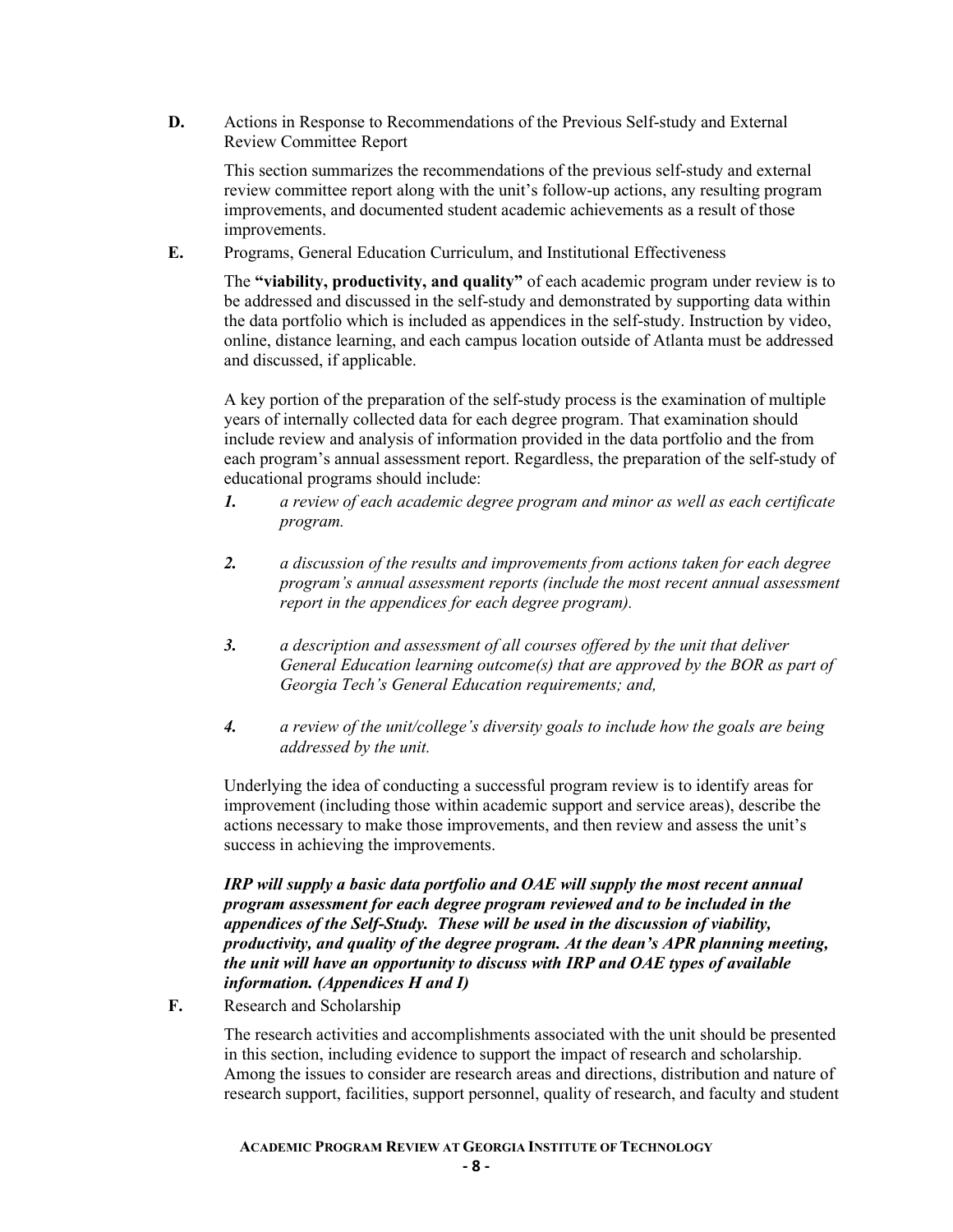scholarship and leadership in their fields. Include examples that would serve as evidence to support the impact of research and scholarship.

**G.** Economic Development and Community/Public Service

The program's contributions to economic development as well as its outreach, such as to pre-college students, non-traditional students, and practicing professionals should be discussed in this section, including evidence to support the impact of these activities. Among the areas to consider are contributions to patents, invention disclosures, new products and services, start-up companies, consulting, and technical advisement, as well as pre-college recruitment or awareness programs, off-campus degree programs, and continuing education and short courses. With regard to community/public service, include activities that relate to the educational experience and involve the unit's faculty, undergraduates, and graduate students. Include examples that would serve as evidence of efforts in these areas.

**H.** Organization and Facilities

A description and current state of each program's leadership, coordination, and administrative organization should be presented in this section. Include findings that affect the success of the program as related to the unit's organization.

Program facilities include assigned and allocated space of all instructional facilities both on and off the GT Atlanta campus, including GT Lorraine and GT Shenzhen, at which educational programs of the unit are offered and/or delivered.

This area may include overarching issues that do not neatly fall into the educational and research missions of the program. Consideration may be given to address the adequacy of Institute facilities as well as academic support and service offices essential to the academic unit fulfilling its educational mission as it relates to the program in review; however, this section should not be approached as an opportunity to elicit support from outside groups for facility improvements.

**I.** Future Opportunities

This section should summarize future opportunities in education, research, and outreach following this self-study, and how the academic unit presently plans to address them. In other words, this section should state the goals and vision that each academic program expects between the present and the next program review. This is a key section of the report as it sets the tone of the future movement of the program.

**J.** Additional Supporting Materials/Appendices

Additional materials in support of the self-study should be included in this section. The data portfolio and the most recent annual program assessment for each degree program covered in the review should be appendices. Other appendices could include the program strategic plan, year-end reports, advisory committee studies or reports, recruitment material, development reports, related program website material, and student, faculty, and staff handbooks. If some of the material is too lengthy to include, a list of web links is recommended.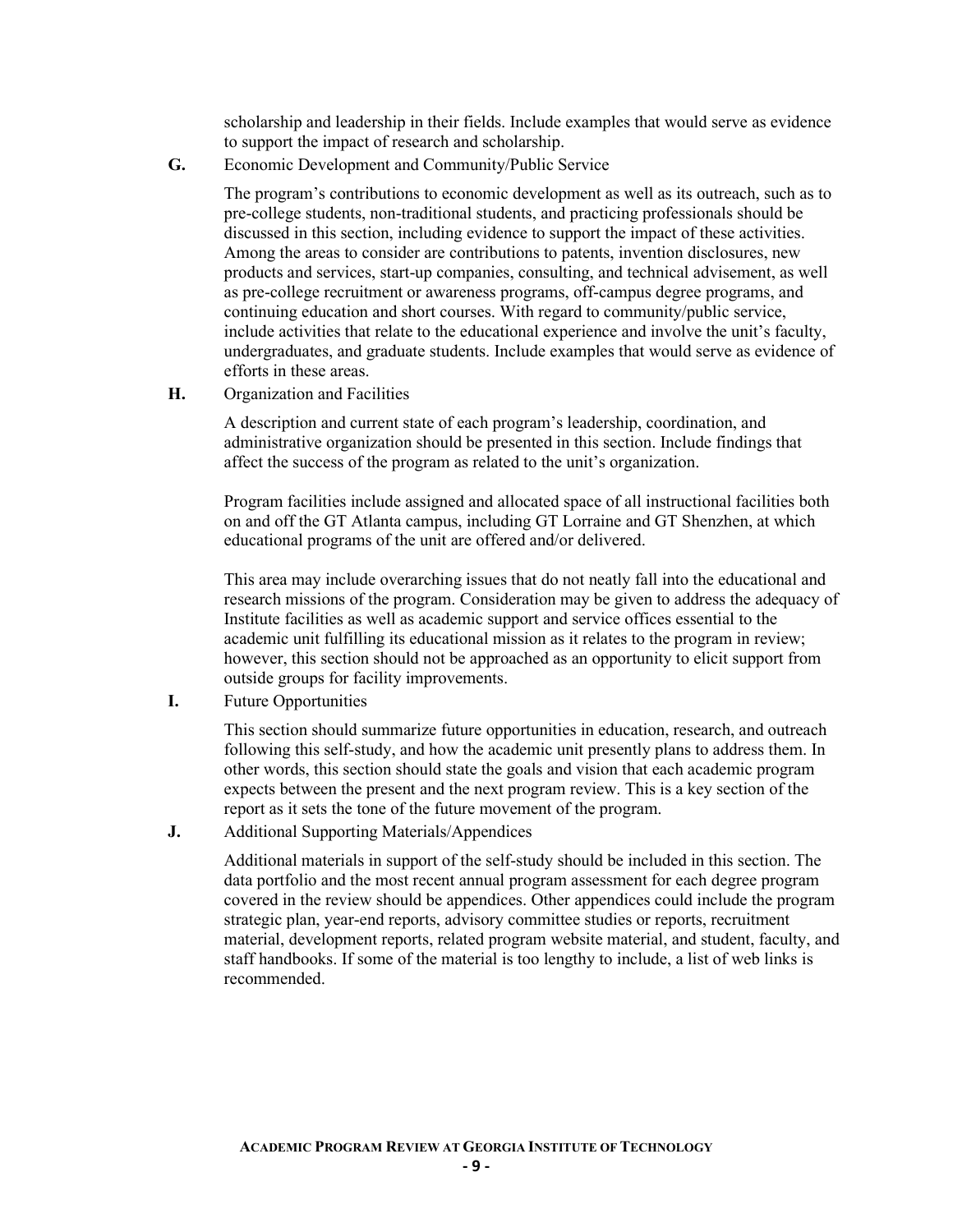#### **IV. The External Review**

#### **A.** The Visit:

The schedule below is typical for external reviews that are not conducted as part of a professional or specialized accreditation review. Academic units being reviewed by a professional or specialized accrediting organization should follow the protocols of that organization. Day One is typically a travel day for the reviewers and a business dinner meeting to outline and start the review. Day Two is a full day of meetings with the college leadership, program leadership, faculty, students, and administrators that includes a tour of the program/Institute facilities. See Appendix F for a detailed sample itinerary plan for the visit.

Day One

Arrival and hotel check-in.

Business dinner meeting hosted by the dean to welcome the reviewers, reiterate the charge to the committee, discuss the review and deliverables, and reconfirm the schedule. This dinner meeting does not need to include the provost and the vice provosts. This is a time for the review committee to meet with the dean and select program faculty.

#### Day Two

Program review(s) begins. Among the meetings and events to plan are:

- *1. An overview of the program(s) by the chair.*
- *2. Faculty introductions and meetings—allow for both individual and group times.*
- *3. Discussion time with those involved with undergraduate and graduate programs, research programs, and outreach efforts.*
- *4. Both morning and afternoon meeting times that will enable undergraduate and graduate students to have the opportunity to interact with the reviewers.*
- *5. A reception at a time conducive for faculty, staff, and students to interact with the reviewers without college/school/program leadership. Advanced and broadcasted announcement of the date, time, and location will help to ensure strong attendance at this event.*

In the evening, time should be allowed for the review committee to draft its recommendations and prepare for the next day's exit meeting.

#### Day Three

Review concludes. Allot time in the itinerary for the review committee to prepare for the exit meeting in the morning of Day Three. The exit meeting is also included on the itinerary.

*1. The review committee presents an oral report (visual representation optional) at an exit meeting scheduled in advance by the provost and the dean at a time convenient to the following: the dean, provost, vice provosts and APAE, and others as decided by the provost and the dean.*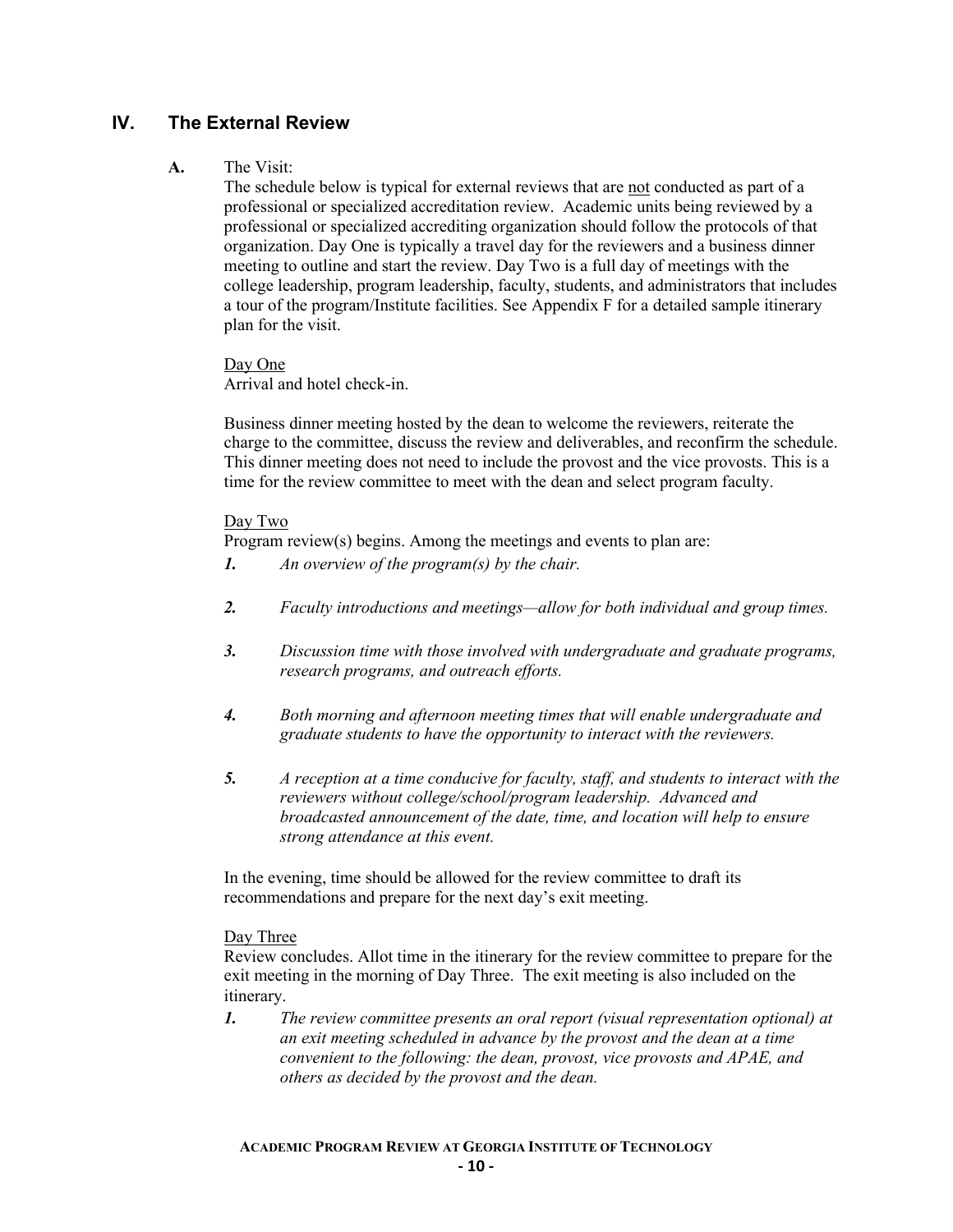- *2. A written report is submitted to the college dean, provost and APAE within three weeks following the campus visit.*
- **B.** The Written Report:

When possible, the external review committee should draft its written report on the evening of Day Two along with its oral presentation for the next day's exit meeting. In this scenario, Day Three concludes with two morning sessions: time for the committee to finalize its recommendations and if requested meet with the dean; and then an exit meeting to present the recommendations, scheduled such that it includes the dean, provost, vice provosts, and APAE. All time slots should be included on the Itinerary.

*By three weeks following the visit, the chair of the external review committee is to provide the committee's written report to the provost, college dean, and the APAE.*

**C.** Closing the Loop: The Action Plan

The college's dean should write a response to the report that outlines the program's action plan and submit to the provost and the APAE. Each college's dean is responsible to determine a process involving faculty of the unit to determine an action plan based on the academic program review and external review report. One potential process is outlined in Appendix G. If the college chooses to develop an alternative process to that recommended in Appendix G, the college's dean should alert the APAE with documentation of that process.

Any such alternative action plan should include, at a minimum, the following components:

- *1. Leadership by the school chair*
- *2. Involvement of the faculty of the school*
- *3. Oversight by and accountability to the college dean*
- *4. Communication to the provost and the APAE*

The Office of the Provost and the APAE is available to assist the dean in this important work.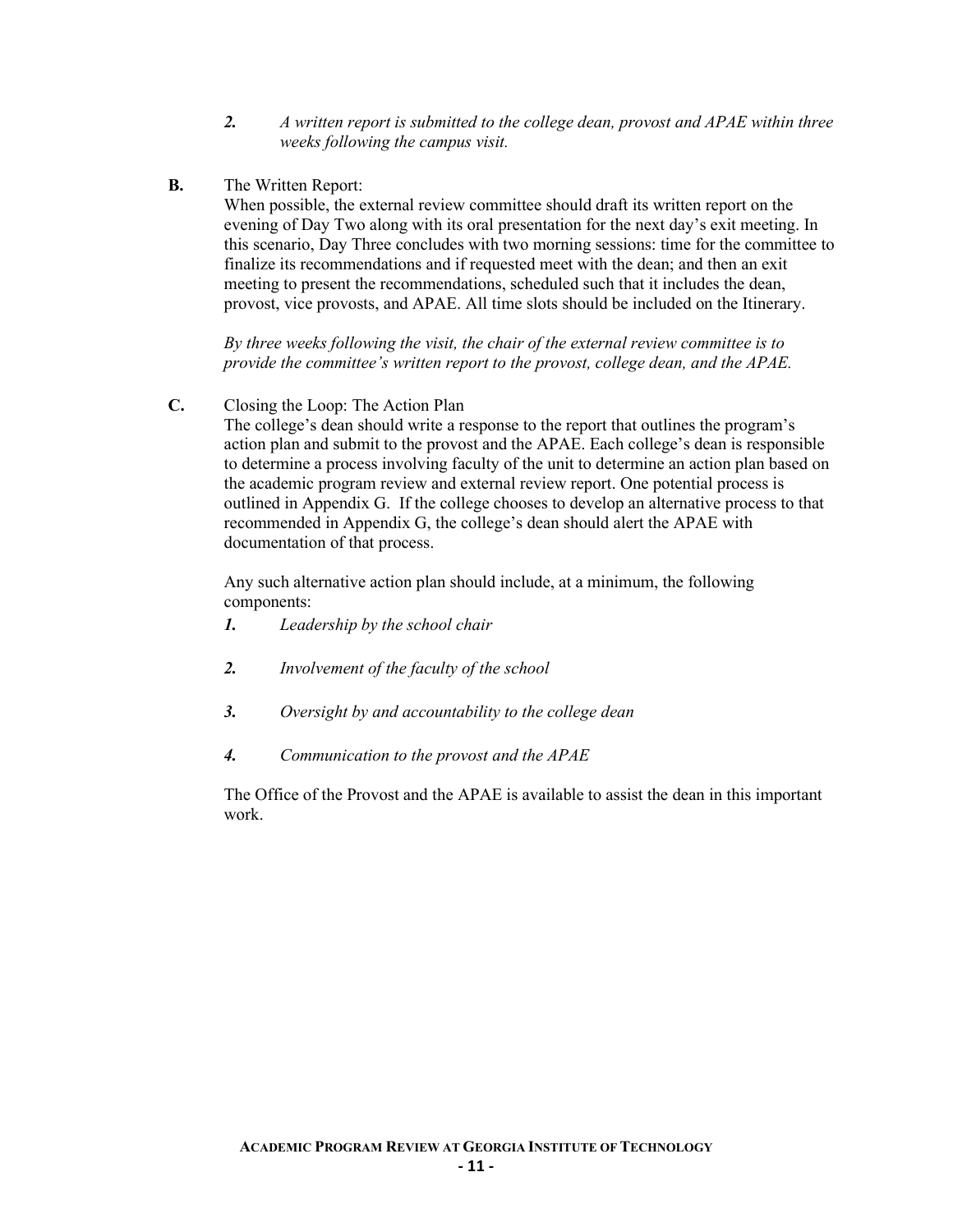#### **V. Appendices**

| A.             |                                                                                   |  |
|----------------|-----------------------------------------------------------------------------------|--|
| <b>B.</b>      |                                                                                   |  |
| $\mathbf{C}$ . |                                                                                   |  |
| D.             |                                                                                   |  |
| Е.             |                                                                                   |  |
| $\mathbf{F}$ . |                                                                                   |  |
| G.             |                                                                                   |  |
| Н.             |                                                                                   |  |
| I.             | The last year of Annual Assessment Reports for each degree covered in the Study I |  |
|                |                                                                                   |  |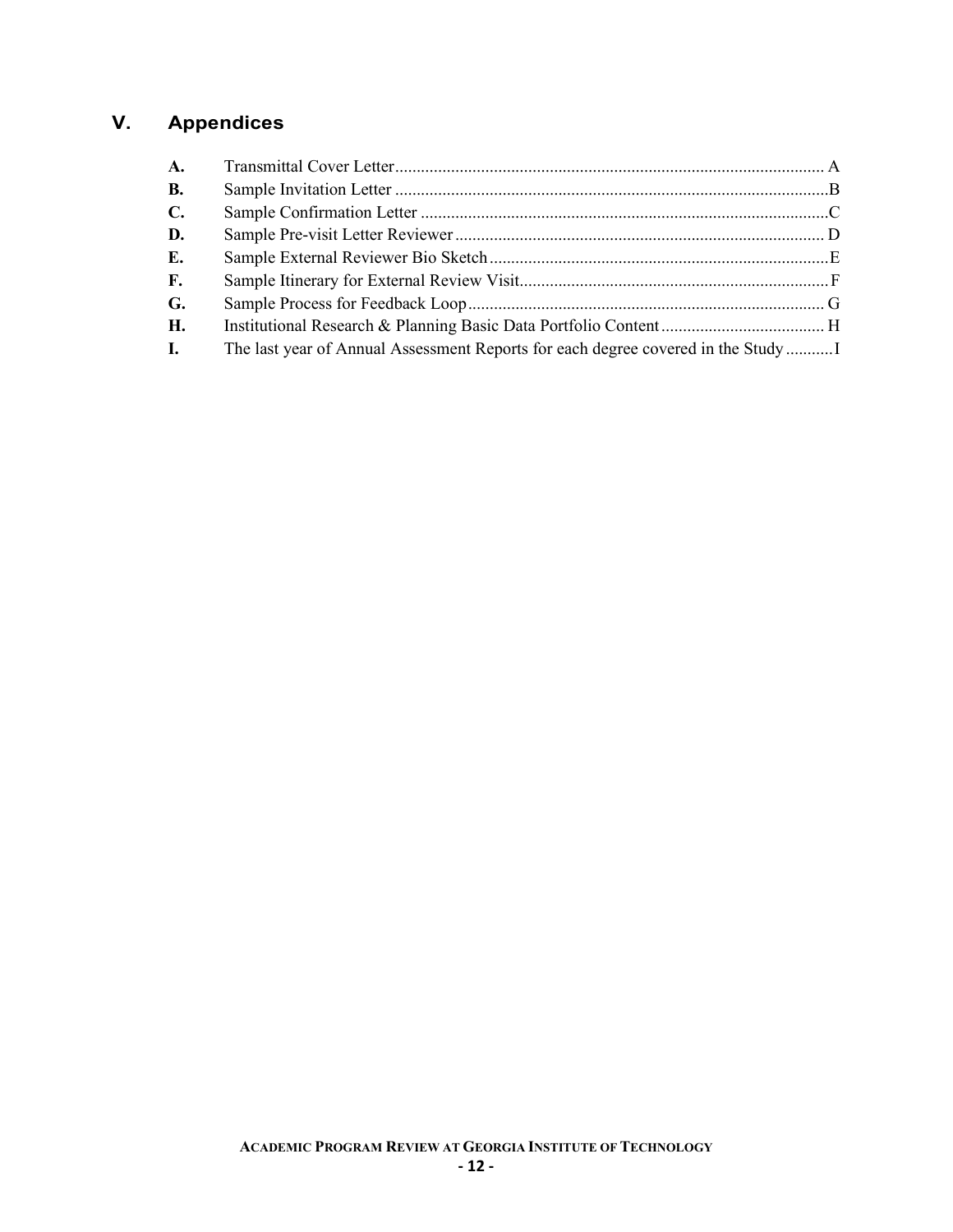#### **A.** Transmittal Cover Memo

*1. This memo may serve as the transmittal cover sheet for the completed APR selfstudy and its appendices. The final version of the program self-study and its appendices should be sent electronically to the provost and the APAE at least two (2) weeks prior to the external reviewers' visit.* 

## [Dean's Letterhead]

#### MEMORANDUM

| To:    | Steven W. McLaughlin<br>Provost and Executive Vice President for Academic Affairs |
|--------|-----------------------------------------------------------------------------------|
| From:  | [Dean's Name]<br>[Office]                                                         |
| Re:    | APR Self-study for [Program Name]                                                 |
| Date:  | Date                                                                              |
| $cc$ : | [Program Chair/Director]<br>[Associate Provost for Academic Effectiveness]        |

The attached self-study is submitted for your review and comment. Should you have any questions, please feel free to contact me [or name of program contact, if appropriate].

Reviewed and approved:

[Name, Title—School Chair or Program Director]

[Name, Title—College Dean]

Note: Include as many signature lines as appropriate, particularly for programs involving more than one school and/or college.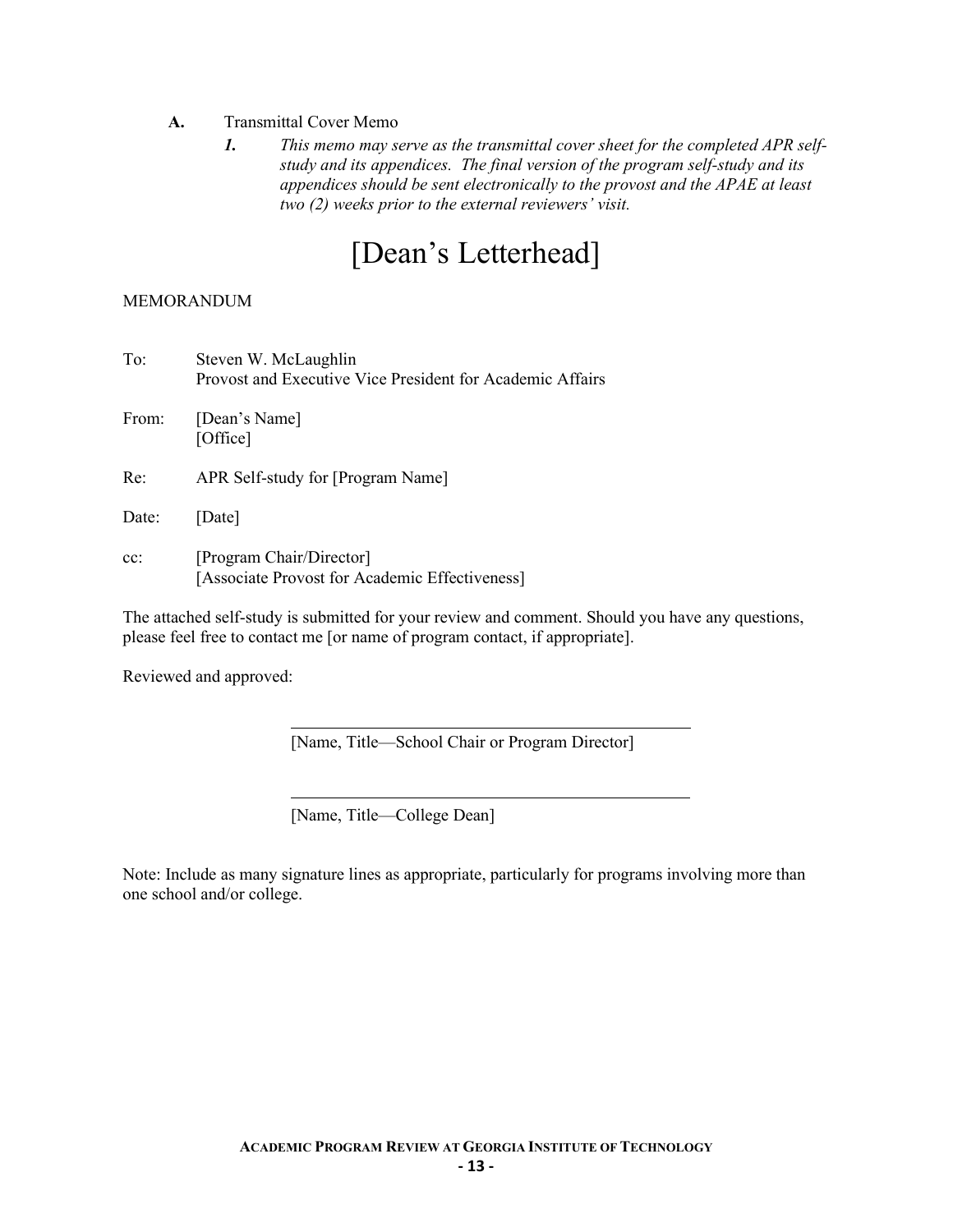#### **B.** Sample Invitation Letter:

#### [Dean's Letterhead]

Dear [Name]:

Greetings from the College/School of [as appropriate]. The [College/School] is conducting its academic program review for the [name(s) of program(s)] this fall. The primary purpose of our program review is to conduct a strategic evaluation of the [College/School] and its programs by evaluating our overall effectiveness.

My purpose in writing to you is to invite you to serve on the [School/Program] External Review Committee. The external review committee plays a valuable role by providing insight that is useful in developing future strategies.

As a member of the review committee, we would ask you to visit the campus beginning with an evening dinner, followed by a day of meetings with the Dean/Chair, faculty, staff, students, research directors, and others. That evening and the following morning would be time for the committee to draft its written report and prepare an oral presentation of your findings and recommendations. Following the oral presentation at the exit meeting in the morning will be scheduled departures by noon of the third day. Within a couple of weeks of your visit, you would send the committee's written report to me. In addition, you would receive an honorarium of \$[as determined] in appreciation for your time and service.

The School is scheduled to complete its self-study in [month/year] and that along with other pertinent materials would be sent to you in advance of your visit for preparation. We would like to schedule your visit in [month/year], ideally beginning [day of week and date], and concluding [day of week and date]. I greatly value your insights and opinions and hope you can serve on the review committee at that time.

I have enclosed a [brochure/materials] to provide some background information on the [College/School]. Thank you for considering this invitation, and please give me a call if you have any questions.

Sincerely,

[Dean's Signature Block]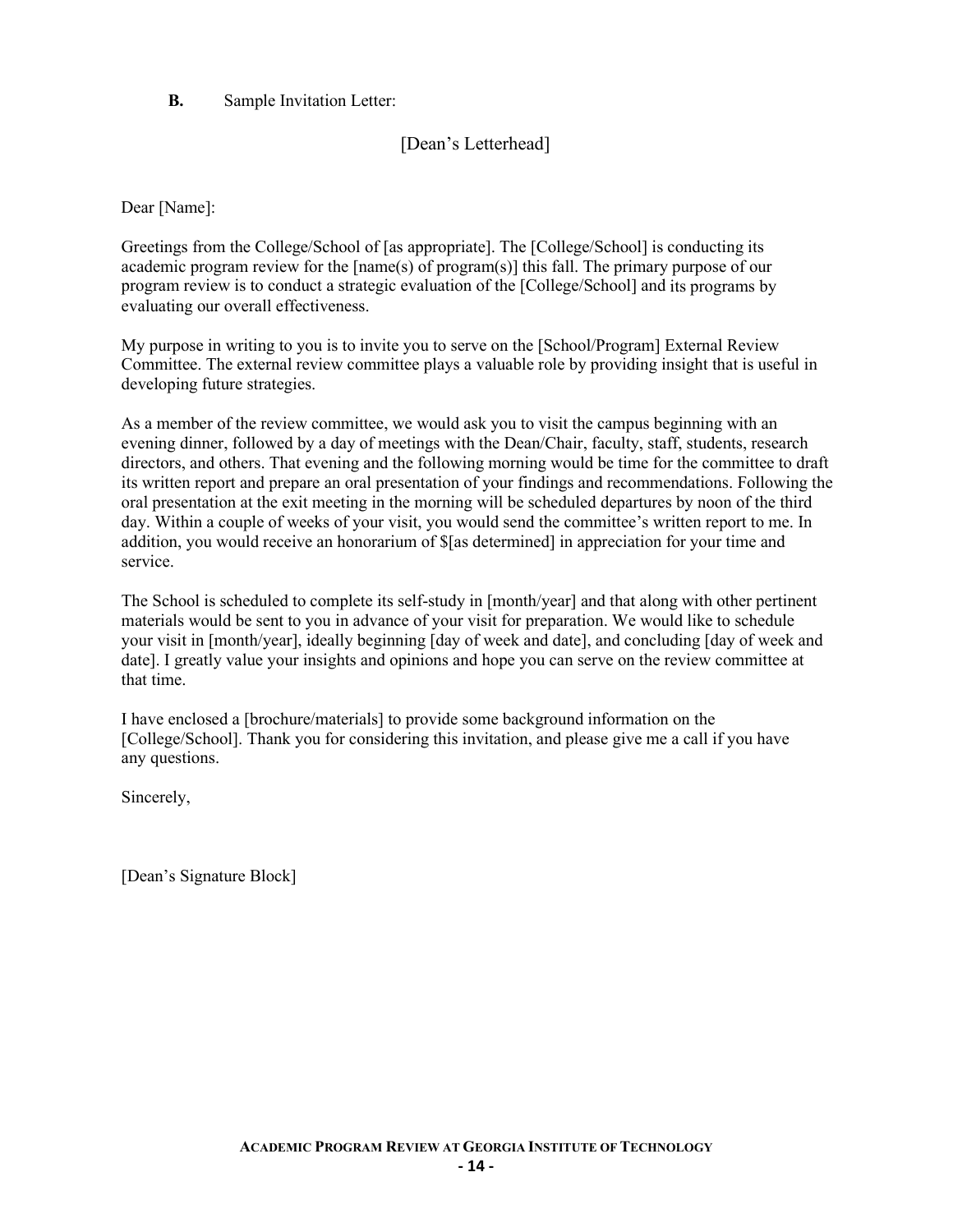**C.** Sample Confirmation Letter:

Note: The letter assumes a schedule that begins with business dinner on Day One.

[Dean's Letterhead]

Dear [Name]:

We are very pleased that you will be able to serve on the External Visiting Review Committee for [School/Program] on [dates] at Georgia Tech. Your advice and insight will have a great impact in guiding our [School's] future path. The members of the committee include [provide names, titles, and institution].

The review visit will begin on [date] with [highlight of Day One]. Day Two of the review visit, the committee will meet with our faculty and staff as well as undergraduate and graduate students. At the end of the day, you will have a group dinner so that you may compare notes and draft your written report. On Day Three, the committee will present its findings in an oral presentation for the exit meeting on [date], which will include [names or titles: Dean, Provost, and Vice Provost] at [time]. The committee's final written report should be sent to the Provost with a copy to me by [date].

[Person's name and contact information] will assist you in making travel plans, reserve your hotel room, and help you with arrangements for your visit to Georgia Tech. In addition, we will reimburse you for travel expenses related to this review visit. Also, we will provide you with an honorarium of [amount, if wish to include] in appreciation for your service.

The program(s) self-study and associated materials will be sent to you no later than [date]. In the meantime, please do not hesitate to call me [phone] or send e-mail [e-mail address] should you have questions concerning the review.

Thank you again for your willingness to serve on this committee.

Sincerely,

[Signature/Block of the Dean]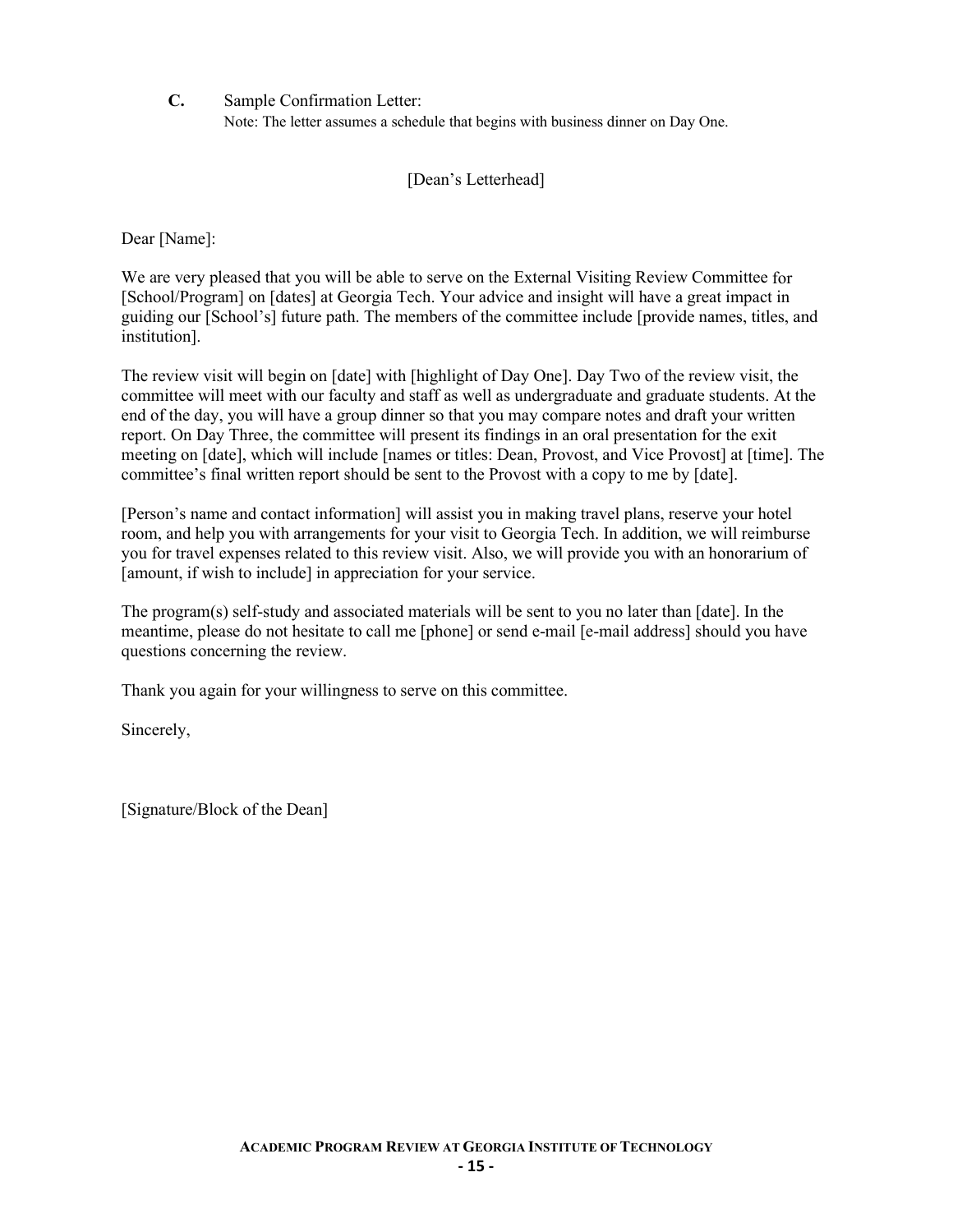#### **D.** Sample Pre-visit Letter Reviewer:

#### [Dean's Letterhead]

#### Dear [Name]:

Thank you again for participating in the evaluation of [School, Program] at Georgia Tech. Enclosed is the itinerary and information to access the self-study for your visit, as well as contact information for [person's name] who will assist with your travel plans, hotel room, and other arrangements regarding your visit. A copy is also available electronically from our secure password-protected site. If you have questions about the self-study, difficulties accessing it, or wish to receive any other materials, please contact [name of contact, title, number, e-mail address].

Allow me to summarize again the context for the visit and some important questions we would like you to consider. The APR is an Institute process in which we conduct a strategic evaluation of each academic program. In addition to helping the Institute assess its strategic progress, the reviews are also used to satisfy several internal and external requirements. Among them are the periodic review of the undergraduate and graduate programs required by the Board of Regents of the University System of Georgia and Georgia Tech statutes, and the periodic review of institutional effectiveness. [Note: Delete chair review if not applicable] As you can see, you will be helping us address a number of areas and, most importantly, providing your insight on how to ensure that [School, Program name(s)] is moving in the right direction.

We would like for you to provide an oral exit report of your observations and comments on [date], and also send your [committee's, if the Chair] written report [date that is three weeks after the campus review]. In addition, we would like you to consider three overarching sets of questions. The questions [tailor these questions to your program] are:

- **a.** Are the School's academic programs of high quality? Is the coursework and research to which the students are exposed cutting-edge and innovative?
- **b.** Are there robust processes to assess: (a) faculty members' teaching effectiveness, and (b) student learning outcomes? Are there mechanisms in place to promote continuous improvement in both teaching effectiveness and learning outcomes? Annual assessment reports are included in the appendices for your review.
- **c.** How can the School increase its competitiveness in the recruitment of excellent students to its programs? Are there opportunities to develop new courses, minors and/or majors that might attract additional student interest?
- **d.** Are resources well aligned with, and being used effectively in pursuit of, the programs' strategic directions?
- **e.** Is the faculty of the School of the quality and quantity to deliver the promise of their academic programs?

#### Sincerely, [Signature/Block of Dean]

#### Enclosures:

- 1. Visit Itinerary
- 2. Information to access the Self-study
- 3. [Title of Other Materials]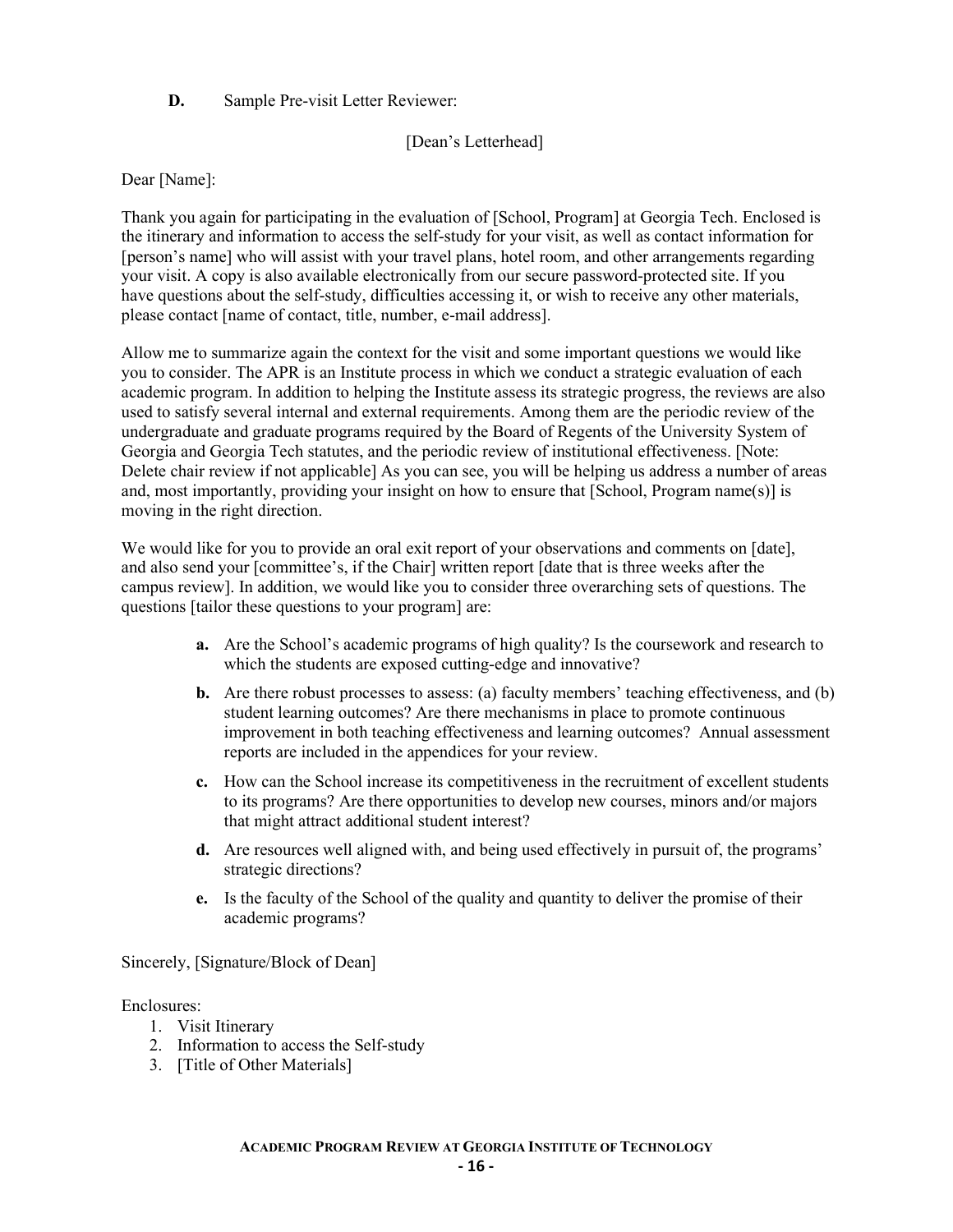**E.** Sample External Reviewer Bio Sketch (provide for each reviewer):

#### **[Visiting Reviewer's Name]**



Chair, Department of xxxxxxxxx Distinguished Professor [University] [Address] Tele: xxx.xxx.xxxx-Office xxx.xxx.xxxx-Cell Fax: xxx.xxx.xxxx E-Mail: xxxxx@xxxxxx.xxx

#### **Biographical Sketch**

X is a Professor in the XXX School of Computer Science & Engineering at the University of X where he has been a faculty member since 2003. He is the X Vice Director. From 2013–2018, he held the X Professorship for Innovation in Engineering Education.

X completed his Ph.D. at X and his undergraduate studies at X. His research interests lie in the area of programming languages, ranging from theory to design to implementation. He has collaborated actively with researchers in several other disciplines of computer science, particularly computer architecture on problems at the hardware/software interface.

X has served on roughly thirty conference and workshop program committees and served as the Program Chair for PLDI 2018. He has served on the ACM SIGPLAN Executive Committee, the Steering Committee for the ACM / IEEE-CS 2013 Computer Science Curriculum, and the ACM Education Board. He currently serves on the CRA Board.

X is also the instructor for a popular MOOC on undergraduate topics in programming languages and functional programming.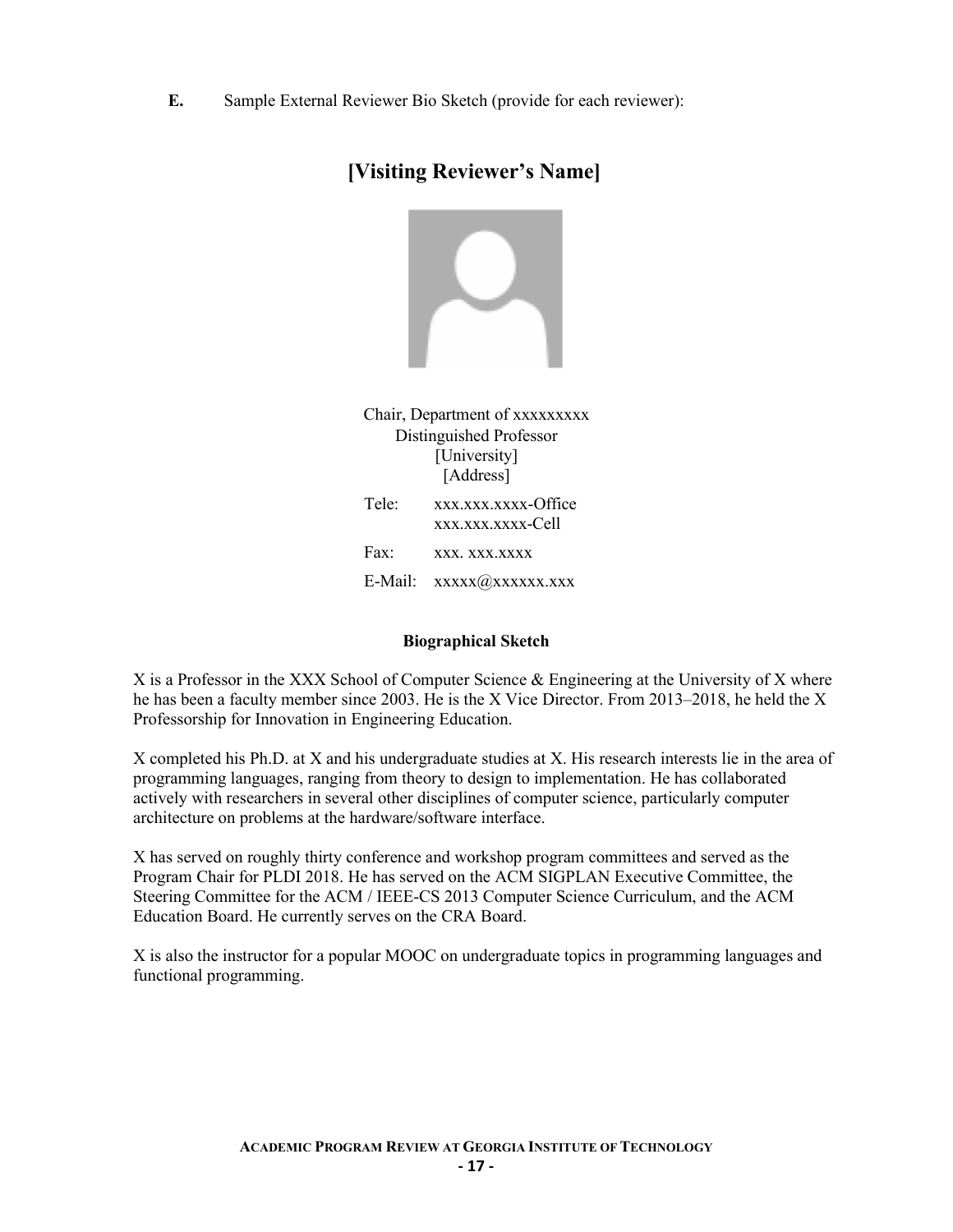**F.** Sample Itinerary for External Review Visit:

#### **ACADEMIC PROGRAM REVIEW SCHOOL OF \_\_\_\_\_\_\_\_\_\_\_\_\_\_\_ GEORGIA INSTITUTE OF TECHNOLOGY ATLANTA, GEORGIA 30332**

#### **SUMMARY SCHEDULE for [dates of visit]**

College Point of Contact: [name, title, phone number, email]

#### OBJECTIVES OF THE ACADEMIC PROGRAM REVIEW

- *1) [Insert objective of the review]*
- *2) [Insert objective of the review]*
- *3) [Insert objective of the review]*

#### Day of Week, Date

- 6:30 pm Meet in [location] to travel as a group to dinner
- 7:30 pm Dinner: Overview of Visit and Charge to the Visiting Review Committee [Restaurant Information and Transportation Arrangements]

#### VisitingCommittee

- *[name, title, affiliation] Committee Chair*
- *[name, title, affiliation]*
- *[name, title, affiliation]*
- *[name, title, affiliation]*

#### Georgia Tech

- *[name], Dean, College*
- *[name], Chair, School*
- *[name], Associate Dean, College*

#### [Day of Week, Date]

|                          | 7:45 a.m. Meet [location] for Transportation to Campus                                        |
|--------------------------|-----------------------------------------------------------------------------------------------|
|                          | 8:00 a.m. Breakfast [during overview]                                                         |
|                          | 8:15–9:00 a.m. Overview of the Program<br>[name], Chair, School of                            |
| $9:00-9:30$ a.m.         | Tour of Instructional Facilities<br>[names, titles]                                           |
| $9:30-10:15$ a.m.        | $\mid$ Tour of Research [or other educational] Facilities [as appropriate]<br>[names, titles] |
| $10:15-10:30$ a.m. Break |                                                                                               |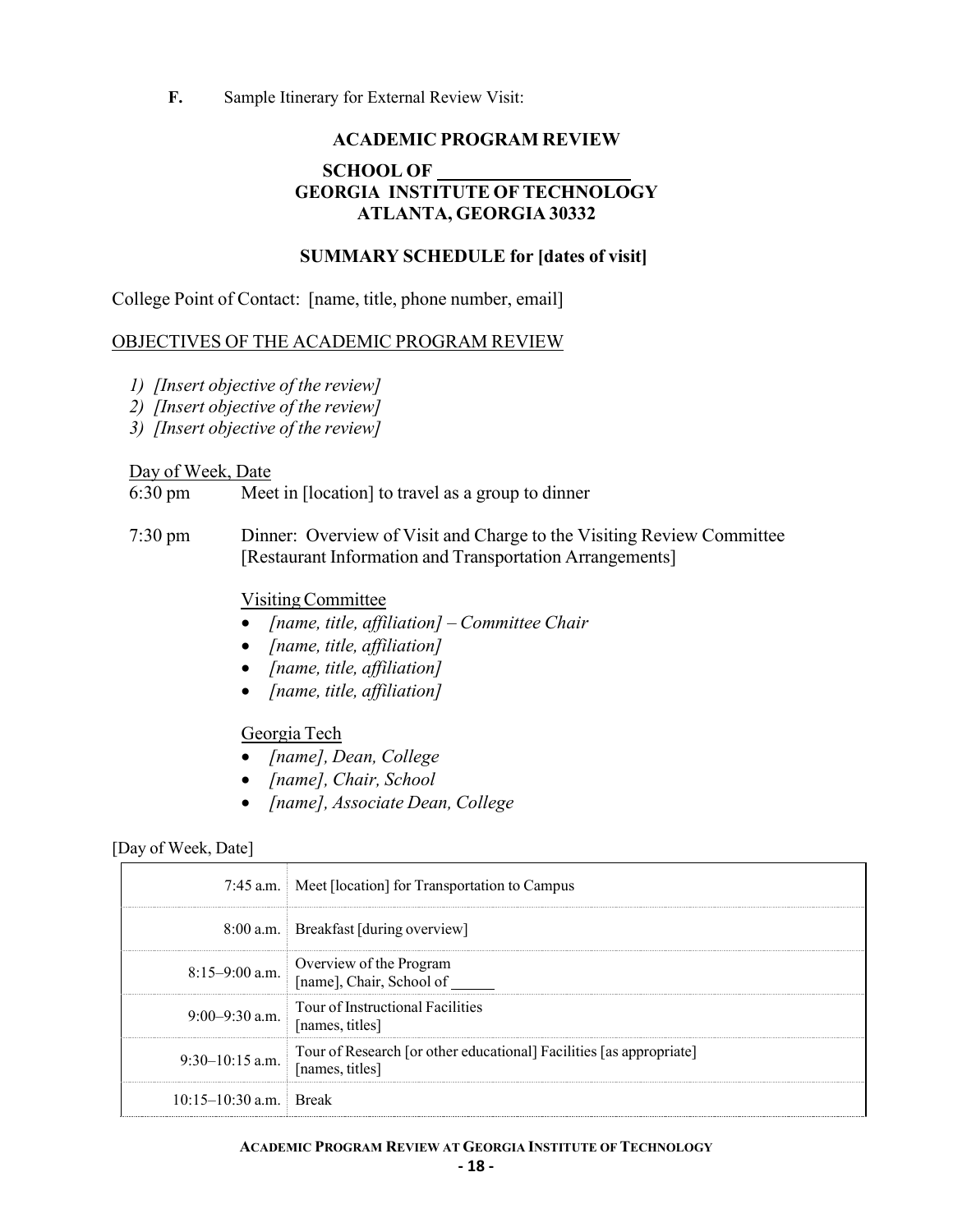Day of Week, Date [continued]

| $10:30-11:00$ a.m.         | Undergraduate Program(s)<br>[name], Associate Chair for Undergraduate Studies (or equivalent)                                                               |
|----------------------------|-------------------------------------------------------------------------------------------------------------------------------------------------------------|
| $11:00-11:30$ a.m.         | Graduate Program(s)<br>[name], Associate Chair for Graduate Studies (or equivalent)                                                                         |
| $11:30$ a.m. $-12:15$ p.m. | Meet with Undergraduate and Graduate Students<br>[Recommend these be two separate meetings to allow for better discussion]                                  |
| $12:15-1:15$ p.m.          | Lunch<br>[may be committee-only or with a small number of school faculty, key staff, or students<br>and not include the school chair or college leadership] |
| $1:15-2:15$ p.m.           | Meet with Assistant Professors<br>[names, titles]                                                                                                           |
| $2:15-3:15$ p.m.           | Meet with Associate Professors<br>[names, titles]                                                                                                           |
| $3:15-3:45$ p.m.           | <b>Break</b>                                                                                                                                                |
| $3:45-4:45$ p.m.           | Meet with Professors<br>[names, titles]                                                                                                                     |
| $4:45-5:15$ p.m.           | Discussion by Review Committee alone                                                                                                                        |
| 5:15-5:45 p.m.             | Wrap-Up Meeting<br>[name], Chair, School of                                                                                                                 |
| 5:45 p.m.                  | Adjourn – Committee Members Return to Hotel via [Transportation]                                                                                            |
| 6:30 p.m.                  | External Review Committee working dinner—Location to be determined by Committee                                                                             |

#### [Day of Week, Date]

| Breakfast in [location] and transportation to meeting              |                                                                                                                                                                                                                                                                                                                                                                                                                                                              |  |
|--------------------------------------------------------------------|--------------------------------------------------------------------------------------------------------------------------------------------------------------------------------------------------------------------------------------------------------------------------------------------------------------------------------------------------------------------------------------------------------------------------------------------------------------|--|
| $9:00-11:30$ a.m.                                                  | External Review Committee meeting [location, room number]                                                                                                                                                                                                                                                                                                                                                                                                    |  |
| $11:30$ a.m. $-12:30$ p.m.                                         | External Review Committee Lunch [location]                                                                                                                                                                                                                                                                                                                                                                                                                   |  |
| $1:00-2:00$ p.m.<br>*times as fit schedules<br>of Provost and Dean | External Review Committee Exit Report [location]<br>Steven W. McLaughlin, Provost and Executive Vice President for Academic Affairs<br>[name], Dean, College<br>[name], Associate Dean, College<br>Steven Girardot, Interim Vice Provost for Undergraduate Education<br>Bonnie Ferri, Vice Provost for Graduate Education and Faculty Development<br>Loraine Phillips, Associate Provost for Academic Effectiveness<br>• [name], Chair, School of [optional] |  |
| 2:30 p.m.                                                          | Adjournment and Departure<br>Transportation arranged as needed for each reviewer                                                                                                                                                                                                                                                                                                                                                                             |  |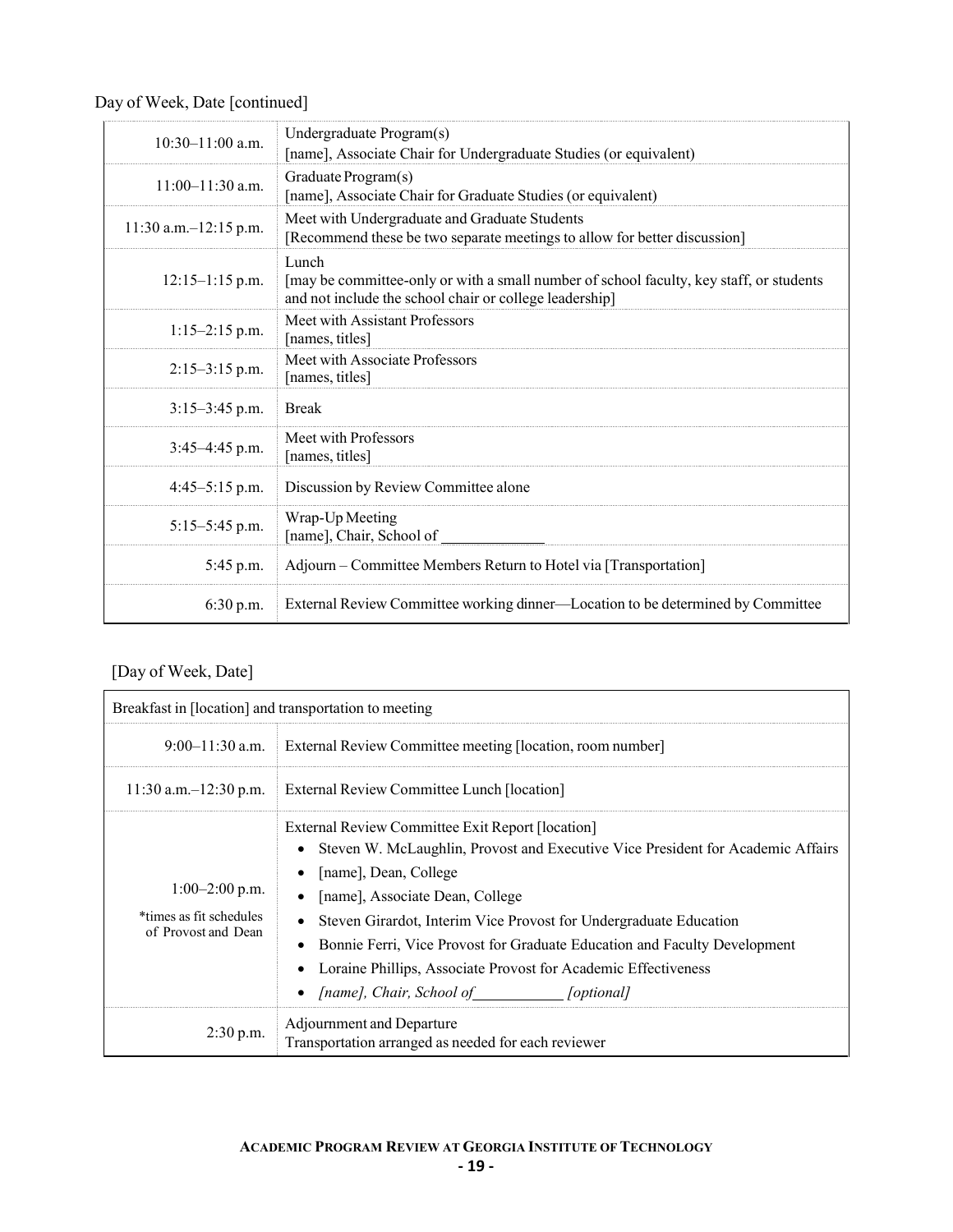- **G.** Sample Process for Feedback Loop Following Receipt of the External Review Report:
	- *1. The default facilitator of this process is the associate provost for academic effectiveness. Where appropriate (see Step 3 below), this can be handed off to a different vice provost (or delegate). The facilitator's job is to ensure that the process is followed, that feedback is given, and action is taken as deemed appropriate by the reviewed unit—the drivers of the action plan are the unit chair and the dean.*
		- *a) The external report is received by the unit.*
		- *b) The report is reviewed by the provost, dean of the appropriate college, and chair of the reviewed unit.*
		- *c) The dean meets with the chair to discuss responses.*
		- *d) The dean visits a faculty meeting for a "read out" discussion of the report and responds to questions.*
		- *e) An initial plan of action to respond to the report is submitted to the APAE.*
		- *f) The APAE calls a meeting of the dean, program chair, provost, vice provosts, and others as requested by the dean and program chair. At this meeting, the chair and dean will propose what actions they expect to take in response to the report.*
		- *g) It is then up to the dean and the chair to work out a calendar and schedule to carry out this action plan. The facilitator is available to assist and to provide feedback along the way.*
		- *h) A biennial progress report regarding the program's review and action plan updates should be submitted to the OAE by the end of the spring semester two years after the review.*
		- *i) The facilitator keeps the provost and other vice provosts informed at appropriate intervals.*
		- *j) The outcomes of the action plan are submitted as part of the next self-study.*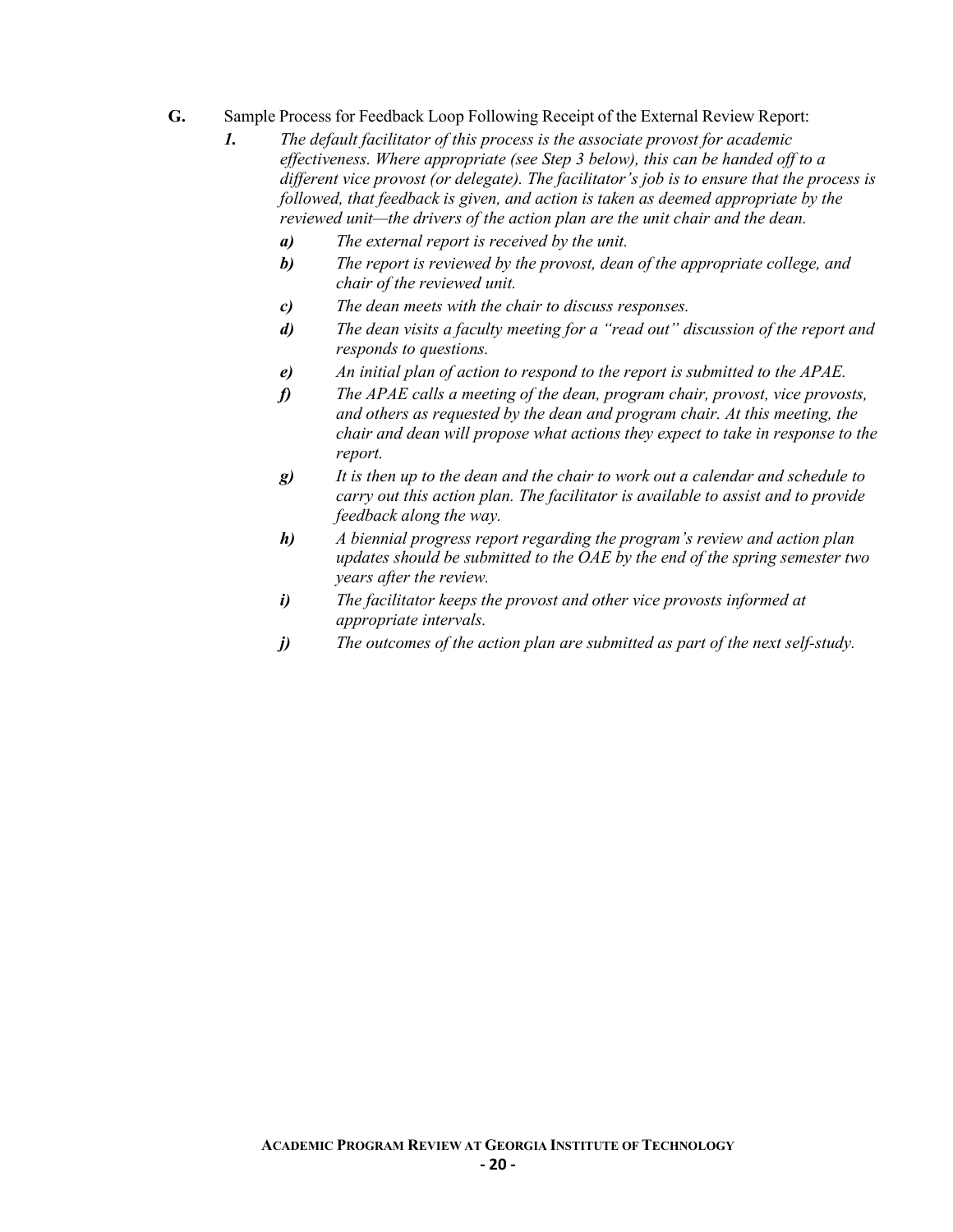**H.** Institutional Research & Planning Basic Data Portfolio Content:

Below is a summary of the data a program/college under review can expect to receive from Georgia Tech's Institutional Research & Planning Office and to be included in the appendices of the self-study.

#### *[Indicators of Viability (V); Productivity (P); Quality (Q) Measures]*

- *1. Student Level Data (Most Recent 5-Yr Period): Bachelor's Degree Level by Program* 
	- *a) Admissions by Academic Year (V) Total Number of Applied*
		- (1) Total Number of Admitted
		- (2) Total Number of Enrolled
		- (3) Acceptance Rate (% Accepted
		- (4) Yield Rate (% Actually Enrolled)
	- *b) Fall Census Enrollment by Academic Year (V)* 
		- (1) Overview
			- (a) Total Number of Enrolled
			- (b) Full Time Equivalent (FTE)  $[FTE = (Total Credit Hours)]$ / 12]
			- (c) Total Credit Hours (Sum of Enrolled Credit Hours)
		- (2) Demographics
			- (a) Sex # and %
			- (b) Race/ethnicity
	- *c) Persistence Measures (P)*
		- (1) Retention Rates by Cohort
			- (a) Cohort inclusion criteria: Start Summer or Fall and fulltime Fall
			- (b) Retention = enrolled or having graduated

[Retention rates reflect students who entered into program with their cohort but may not have graduated in the same program]

- (2) Graduation Rates by Cohort
	- (a) Cohort inclusion criteria: Start Summer or Fall, and fulltime Fall [Graduation rates reflect students who entered into program. with their cohort but may not have graduated in the same program]
	- (b) 4-year to 8-year graduation rates

['Six-year graduation rate' is the official rate according to the IPEDS graduation rate survey definition. Cohorts without a complete 4-year graduation rate are not included. For example, if currently Spring 2018 is in progress, Fall 2014 cohort is excluded because the full AY2017-2018 is not complete.]

- (3) *Degrees Awarded by Academic Year*
- (4) *Average Time to Degree in Semesters (excluding summer)*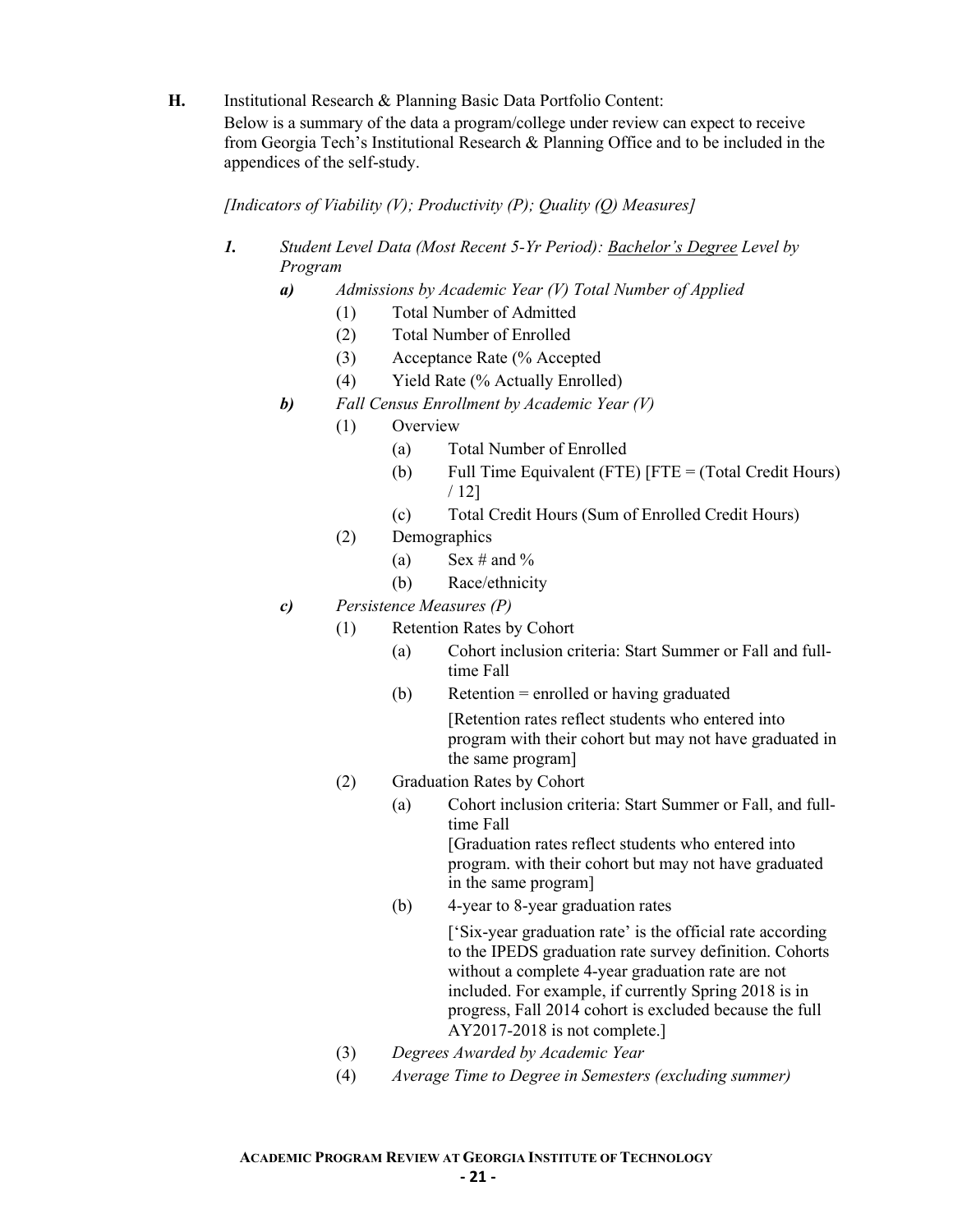- *2. Student Level Data (Most Recent 5-Yr Period): Graduate Programs*  [Master's Degree Program Data and Doctoral Degree Program Data will be listed separately, but the categories of data are identical, below]
	- *a) Admissions by Academic Year (V)*
		- (1) Total Number of Applied
		- (2) Total Number of Admitted
		- (3) Total Number of Enrolled
		- (4) Acceptance Rate (% Accepted)
		- (5) Yield Rate (% Actually Enrolled)
	- *b) Fall Census Enrollment by Academic Year (V)* 
		- (1) Overview
			- (a) Total Number of Enrolled
			- (b) Full Time Equivalent (FTE) [FTE = (Total Credit Hours) / 9]
			- (c) Total Credit Hours (Sum of Enrolled Credit Hours)
		- (2) Demographics
			- (a) Sex
				- (b) Race/ethnicity
	- *c) Persistence Measures (P)*
		- (1) Degrees Awarded by Academic Year)
		- (2) Average Time to Degree in Semesters (excluding summer)
- *3. Faculty/Staff Level Data*
	- *a) HR Profile Only Active employees (V)*
		- *Counts, Average Salary, and Total Salary Outlays* 
			- (1) Faculty by Rank
			- (2) Postdoctoral Scholars
			- (3) Graduate Assistant by Position Type
			- (4) Staff
			- (5) Student Assistants
	- *b) Faculty Profile Only Active faculty with Faculty indicator according to the Human Resources Data Mart (HRDM) (V)* 
		- (1) Average Annual Salary by Rank (Adjusted to 10-month Equivalent)
		- (2) Demographics
			- (a) Sex
			- (b) Race/ethnicity
			- (c) Citizenship
		- (3) Characteristics
			- (a) Total Number by Rank
			- (b) Number of Faculty by Teaching CIPC